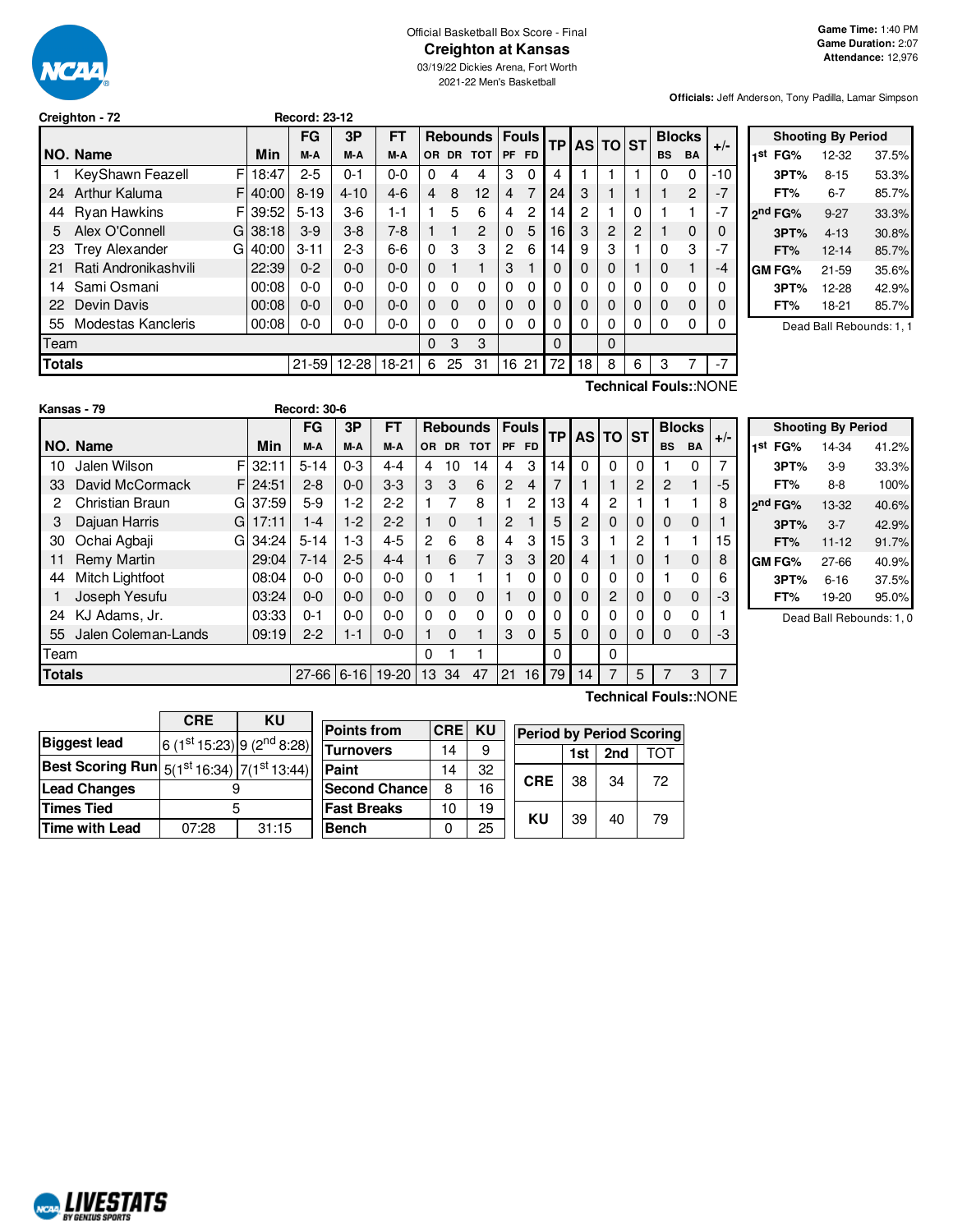

### **Creighton at Kansas**

03/19/22 Dickies Arena, Fort Worth 2021-22 Men's Basketball

**Officials:** Jeff Anderson, Tony Padilla, Lamar Simpson

### **Period 1**

| <b>Quarter Starters:</b> |                                                                       |               |                |                |                                            |                                                            |
|--------------------------|-----------------------------------------------------------------------|---------------|----------------|----------------|--------------------------------------------|------------------------------------------------------------|
| KU                       | 2 Braun C                                                             | 3 Harris D    | 10 Wilson J    |                | 30 Agbaji O                                | 33 McCormack D                                             |
| <b>CRE</b>               | 1 Feazell K                                                           | 5 O'Connell A | 23 Alexander T |                | 24 Kaluma A                                | 44 Hawkins R                                               |
| <b>Game Time</b>         | <b>KU</b>                                                             |               | <b>Score</b>   | <b>Diff</b>    |                                            | <b>CRE</b>                                                 |
| 20:00                    | 33 MCCORMACK D jumpball lost                                          |               |                |                | 1 FEAZELL K jumpball won                   |                                                            |
| 19:47                    |                                                                       |               | $0 - 3$        | -3             | 44 HAWKINS R 3pt FG, jump shot made (3)    |                                                            |
| 19:47                    |                                                                       |               |                |                | 23 ALEXANDER T assist (1)                  |                                                            |
| 19:29                    | 3 HARRIS D 2pt FG in the paint, turnaround jump shot missed           |               |                |                |                                            |                                                            |
| 19:25                    |                                                                       |               |                |                | 24 KALUMA A defensive rebound (1)          |                                                            |
| 19:08                    | 33 MCCORMACK D steal (1)                                              |               |                |                | 44 HAWKINS R turnover lost ball (1)        |                                                            |
| 18:43                    | 33 MCCORMACK D 2pt FG from turnover in the paint, hook shot<br>missed |               |                |                |                                            |                                                            |
| 18:40                    |                                                                       |               |                |                | 24 KALUMA A defensive rebound (2)          |                                                            |
| 18:29                    |                                                                       |               |                |                | 24 KALUMA A 3pt FG, jump shot missed       |                                                            |
| 18:27                    | 2 BRAUN C defensive rebound (1)                                       |               |                |                |                                            |                                                            |
| 18:07                    | 2 BRAUN C foul drawn (1)                                              |               |                |                | 1 FEAZELL K foul shooting (1 - 1)          |                                                            |
| 18:07                    | 2 BRAUN C free throw 1 - 2 made (1)                                   |               | $1 - 3$        | -2             |                                            |                                                            |
| 18:07                    |                                                                       |               |                |                | 1 FEAZELL K substitution out               |                                                            |
| 18:07                    |                                                                       |               |                |                | 21 ANDRONIKASHVILI R substitution in       |                                                            |
| 18:07                    | 2 BRAUN C free throw 2 - 2 made (2)                                   |               | $2 - 3$        | $-1$           |                                            |                                                            |
| 17:48                    |                                                                       |               |                |                |                                            | 24 KALUMA A 2pt FG in the paint, driving layup missed      |
| 17:45                    | 10 WILSON J defensive rebound (1)                                     |               |                |                |                                            |                                                            |
| 17:31                    | 33 MCCORMACK D foul drawn (1)                                         |               |                |                | 21 ANDRONIKASHVILI R foul personal (1 - 2) |                                                            |
| 17:24                    | 3 HARRIS D 3pt FG, jump shot made (3)                                 |               | $5 - 3$        | $\overline{2}$ |                                            |                                                            |
| 17:24                    | 2 BRAUN C assist (1)                                                  |               |                |                |                                            |                                                            |
| 17:14                    |                                                                       |               | $5 - 5$        | 0              | made $(2)$                                 | 23 ALEXANDER T 2pt FG outside the paint, pull up jump shot |
| 17:03                    | 2 BRAUN C turnover lost ball (1)                                      |               |                |                | 23 ALEXANDER T steal (1)                   |                                                            |
| 16:58                    | 3 HARRIS D foul personal (1 - 1)                                      |               |                |                | 23 ALEXANDER T foul drawn (1)              |                                                            |
| 16:34                    |                                                                       |               | $5 - 8$        | -3             |                                            | 24 KALUMA A 3pt FG from turnover, jump shot made (3)       |
| 16:34                    |                                                                       |               |                |                | 23 ALEXANDER T assist (2)                  |                                                            |
| 16:12                    | 30 AGBAJI O 2pt FG outside the paint, jump shot missed                |               |                |                |                                            |                                                            |
| 16:07                    | 10 WILSON J offensive rebound (2)                                     |               |                |                |                                            |                                                            |
| 16:07                    | 10 WILSON J 2pt FG second chance in the paint, layup missed           |               |                |                |                                            |                                                            |
| 16:07                    | 30 AGBAJI O offensive rebound (1)                                     |               |                |                |                                            |                                                            |
| 16:06                    | 30 AGBAJI O foul drawn (1)                                            |               |                |                | 44 HAWKINS R foul shooting (1 - 3)         |                                                            |
| 16:06                    | 30 AGBAJI O free throw 1 - 2 made (1)                                 |               | $6 - 8$        | $-2$           |                                            |                                                            |
| 16:06                    | 30 AGBAJI O free throw 2 - 2 made (2)                                 |               | 7-8            | $-1$           |                                            |                                                            |
| 15:53                    |                                                                       |               | $7 - 11$       | $-4$           | 44 HAWKINS R 3pt FG, jump shot made (6)    |                                                            |
| 15:53                    |                                                                       |               |                |                | 23 ALEXANDER T assist (3)                  |                                                            |
| 15:30                    | 10 WILSON J 2pt FG in the paint, layup missed                         |               |                |                |                                            |                                                            |
| 15:28                    |                                                                       |               |                |                | 24 KALUMA A defensive rebound (3)          |                                                            |
| 15:23                    |                                                                       |               | $7 - 13$       | -6             |                                            | 24 KALUMA A 2pt FG fast break in the paint, layup made (5) |
| 15:23                    |                                                                       |               |                |                | 23 ALEXANDER T assist (4)                  |                                                            |
| 15:09                    | 10 WILSON J 3pt FG, jump shot missed                                  |               |                |                |                                            |                                                            |
| 15:05                    | 3 HARRIS D offensive rebound (1)                                      |               |                |                |                                            |                                                            |
| 14:58                    | 10 WILSON J 2pt FG second chance in the paint, jump shot<br>made(2)   |               | $9 - 13$       | -4             |                                            |                                                            |

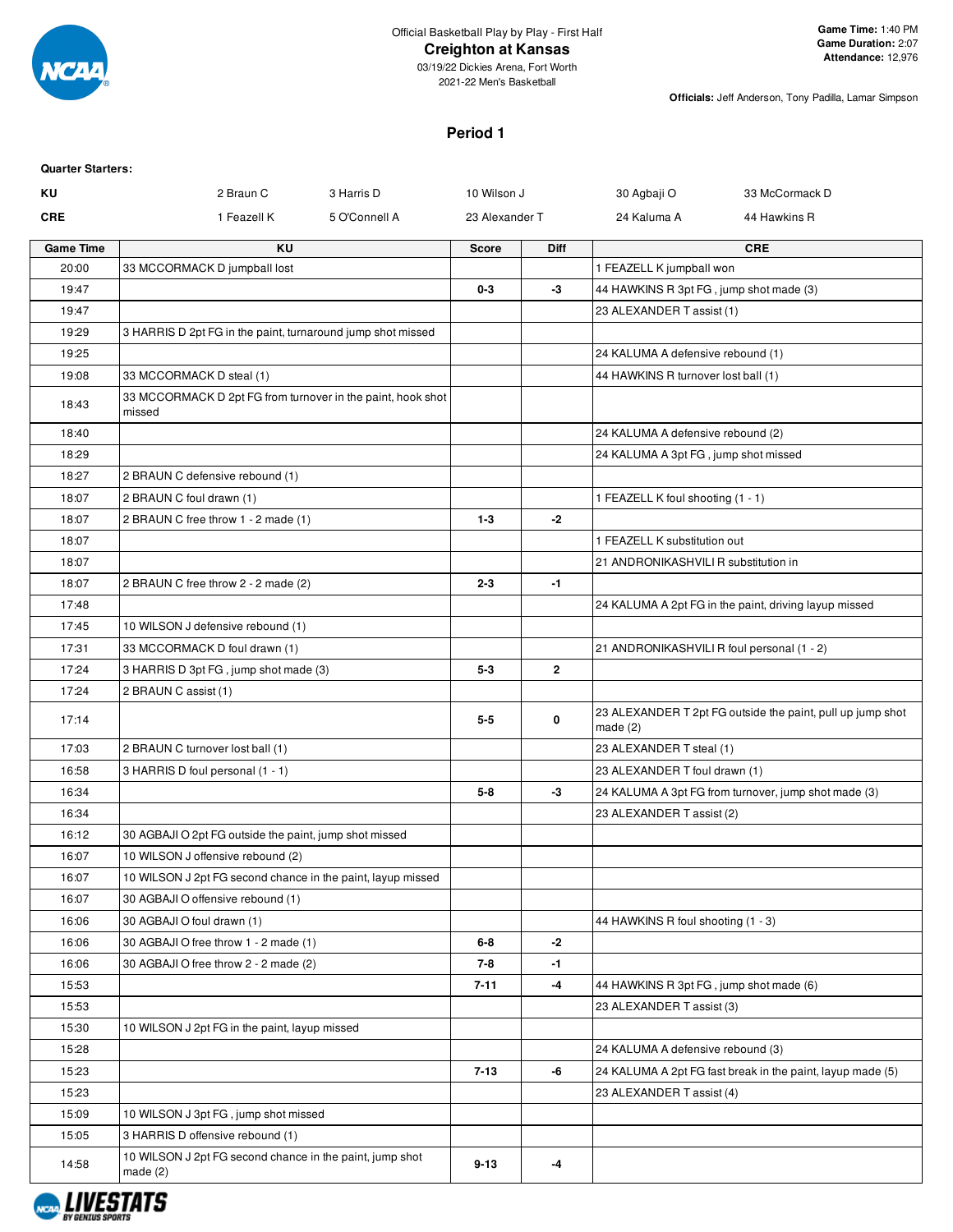

**Officials:** Jeff Anderson, Tony Padilla, Lamar Simpson

| <b>Game Time</b> | KU                                                                                | <b>Score</b>  | Diff         | <b>CRE</b>                                                   |
|------------------|-----------------------------------------------------------------------------------|---------------|--------------|--------------------------------------------------------------|
| 14:58            | 3 HARRIS D assist (1)                                                             |               |              |                                                              |
| 14:33            |                                                                                   |               |              | 24 KALUMA A 3pt FG, step back jump shot missed               |
| 14:30            | 30 AGBAJI O defensive rebound (2)                                                 |               |              |                                                              |
| 14:27            | 3 HARRIS D 3pt FG, jump shot missed                                               |               |              |                                                              |
| 14:23            |                                                                                   |               |              | 24 KALUMA A defensive rebound (4)                            |
| 14:13            |                                                                                   |               |              | 23 ALEXANDER T turnover out of bounds (1)                    |
| 14:13            |                                                                                   | Timeout media |              |                                                              |
| 14:13            | 3 HARRIS D substitution out                                                       |               |              |                                                              |
| 14:13            | 33 MCCORMACK D substitution out                                                   |               |              |                                                              |
| 14:13            | 11 MARTIN R substitution in                                                       |               |              |                                                              |
| 14:13            | 44 LIGHTFOOT M substitution in                                                    |               |              |                                                              |
| 14:13            |                                                                                   |               |              | 21 ANDRONIKASHVILI R substitution out                        |
| 14:13            |                                                                                   |               |              | 1 FEAZELL K substitution in                                  |
| 14:01            | 11 MARTIN R 3pt FG from turnover, jump shot made (3)                              | $12 - 13$     | $-1$         |                                                              |
| 14:01            | 30 AGBAJI O assist (1)                                                            |               |              |                                                              |
| 13:49            | 2 BRAUN C steal (1)                                                               |               |              | 5 O'CONNELL A turnover lost ball (1)                         |
| 13:44            | 2 BRAUN C 2pt FG fast break from turnover in the paint, driving<br>layup made (4) | $14 - 13$     | $\mathbf{1}$ |                                                              |
| 13:31            | 10 WILSON J foul personal (1 - 2)                                                 |               |              | 44 HAWKINS R foul drawn (1)                                  |
|                  |                                                                                   |               |              | 23 ALEXANDER T 2pt FG in the paint, floating jump shot       |
| 13:11            |                                                                                   |               |              | missed                                                       |
| 13:08            | 10 WILSON J defensive rebound (3)                                                 |               |              |                                                              |
| 12:56            | 10 WILSON J 2pt FG in the paint, floating jump shot missed                        |               |              |                                                              |
| 12:53            |                                                                                   |               |              | 1 FEAZELL K defensive rebound (1)                            |
| 12:47            |                                                                                   | 14-16         | $-2$         | 23 ALEXANDER T 3pt FG, jump shot made (5)                    |
| 12:35            | 30 AGBAJI O 2pt FG outside the paint, jump shot blocked                           |               |              |                                                              |
| 12:35            |                                                                                   |               |              | 5 O'CONNELL A block (1)                                      |
| 12:31            |                                                                                   |               |              | 5 O'CONNELL A defensive rebound (1)                          |
| 12:24            | 2 BRAUN C foul personal (1 - 3)                                                   |               |              | 23 ALEXANDER T foul drawn (2)                                |
| 12:24            |                                                                                   |               |              | 5 O'CONNELL A substitution out                               |
| 12:24            |                                                                                   |               |              | 21 ANDRONIKASHVILI R substitution in                         |
| 12:05            |                                                                                   |               |              | 1 FEAZELL K 2pt FG in the paint, turnaround jump shot missed |
| 12:02            | 10 WILSON J defensive rebound (4)                                                 |               |              |                                                              |
| 11:52            | 11 MARTIN R 3pt FG, jump shot made (6)                                            | $17 - 16$     | $\mathbf{1}$ |                                                              |
| 11:52            | 2 BRAUN C assist (2)                                                              |               |              |                                                              |
| 11:32            |                                                                                   |               |              | 21 ANDRONIKASHVILI R 2pt FG in the paint, layup blocked      |
| 11:32            | 44 LIGHTFOOT M block (1)                                                          |               |              |                                                              |
| 11:28            | 11 MARTIN R defensive rebound (1)                                                 |               |              |                                                              |
| 11:25            | 10 WILSON J 2pt FG fast break in the paint, layup made (4)                        | 19-16         | 3            |                                                              |
| 11:25            | 11 MARTIN R assist (1)                                                            |               |              |                                                              |
| 11:00            |                                                                                   |               |              | 1 FEAZELL K 3pt FG, jump shot missed                         |
| 10:57            | 30 AGBAJI O defensive rebound (3)                                                 |               |              |                                                              |
| 10:54            | 2 BRAUN C 2pt FG fast break in the paint, driving layup made<br>(6)               | $21 - 16$     | 5            |                                                              |
| 10:54            | 30 AGBAJI O assist (2)                                                            |               |              |                                                              |
| 10:50            |                                                                                   |               |              | Timeout 30 Sec                                               |
| 10:50            |                                                                                   | Timeout media |              |                                                              |
| 10:50            |                                                                                   |               |              | 21 ANDRONIKASHVILI R substitution out                        |
| 10:50            |                                                                                   |               |              | 5 O'CONNELL A substitution in                                |
| 10:36            |                                                                                   |               |              | 1 FEAZELL K 2pt FG outside the paint, jump shot missed       |

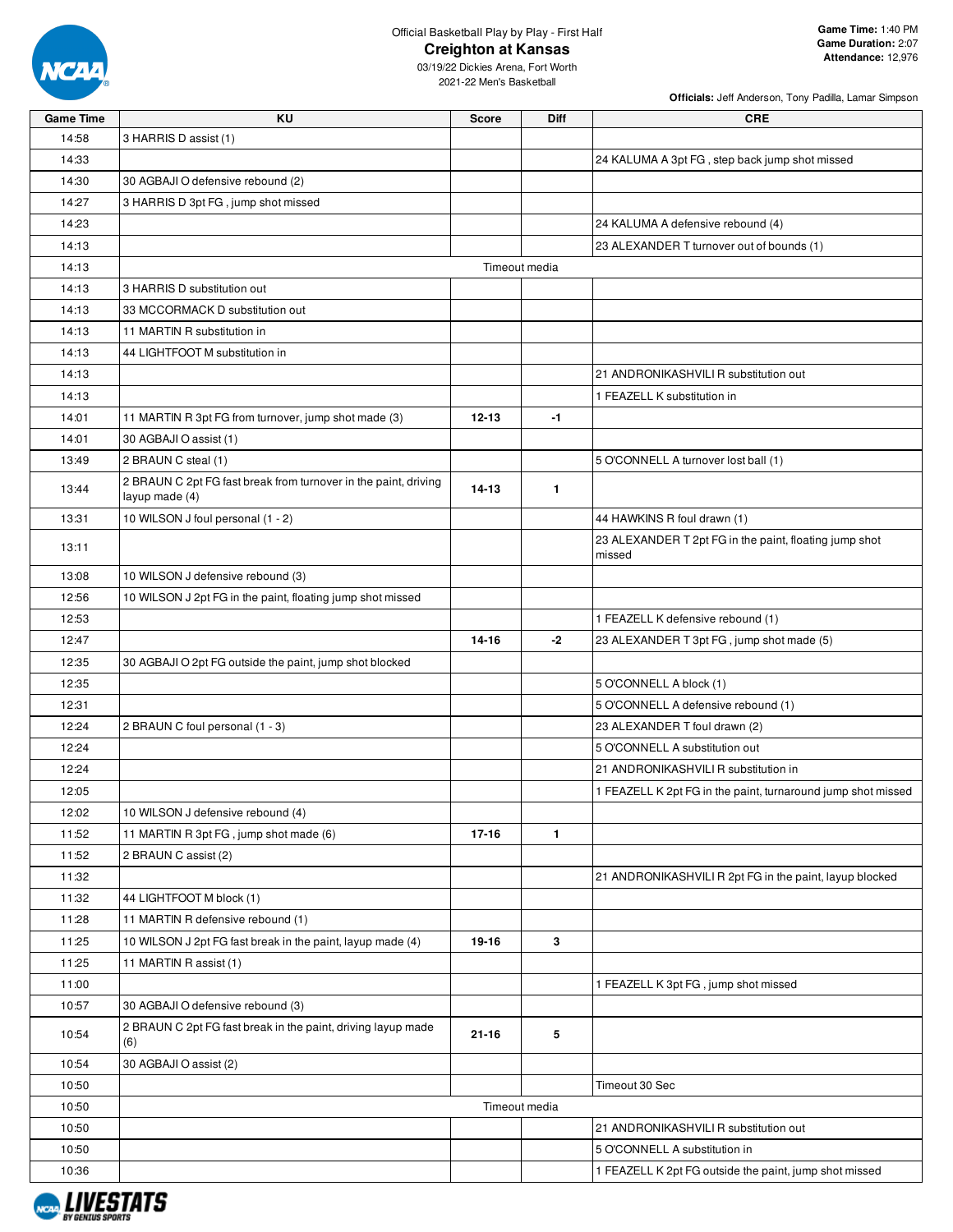

**Officials:** Jeff Anderson, Tony Padilla, Lamar Simpson

| <b>Game Time</b> | <b>KU</b>                                                | <b>Score</b>  | Diff           | <b>CRE</b>                                                                           |
|------------------|----------------------------------------------------------|---------------|----------------|--------------------------------------------------------------------------------------|
| 10:33            | 10 WILSON J defensive rebound (5)                        |               |                |                                                                                      |
| 10:23            | 30 AGBAJI O 3pt FG, jump shot missed                     |               |                |                                                                                      |
| 10:19            |                                                          |               |                | 24 KALUMA A defensive rebound (5)                                                    |
| 10:13            |                                                          |               |                | 23 ALEXANDER T 2pt FG in the paint, pull up jump shot missed                         |
| 10:08            | 2 BRAUN C defensive rebound (2)                          |               |                |                                                                                      |
| 09:57            | 30 AGBAJI O 2pt FG outside the paint, jump shot missed   |               |                |                                                                                      |
| 09:54            |                                                          |               |                | 24 KALUMA A defensive rebound (6)                                                    |
| 09:45            |                                                          | $21 - 18$     | 3              | 44 HAWKINS R 2pt FG in the paint, driving layup made (8)                             |
| 09:45            |                                                          |               |                | 23 ALEXANDER T assist (5)                                                            |
| 09:35            | 11 MARTIN R 2pt FG in the paint, driving layup made (8)  | 23-18         | 5              |                                                                                      |
| 09:11            | 11 MARTIN R foul personal (1 - 4)                        |               |                | 24 KALUMA A foul drawn (1)                                                           |
| 09:11            |                                                          | Timeout media |                |                                                                                      |
| 09:11            | 30 AGBAJI O substitution out                             |               |                |                                                                                      |
| 09:11            | 44 LIGHTFOOT M substitution out                          |               |                |                                                                                      |
| 09:11            | 1 YESUFU J substitution in                               |               |                |                                                                                      |
| 09:11            | 33 MCCORMACK D substitution in                           |               |                |                                                                                      |
| 08:56            | 1 YESUFU J foul shooting (1 - 5)                         |               |                | 5 O'CONNELL A foul drawn (1)                                                         |
| 08:56            |                                                          | 23-19         | 4              | 5 O'CONNELL A free throw 1 - 2 made (1)                                              |
| 08:56            |                                                          | 23-20         | 3              | 5 O'CONNELL A free throw 2 - 2 made (2)                                              |
| 08:44            | 10 WILSON J 2pt FG in the paint, layup missed            |               |                |                                                                                      |
| 08:40            | 33 MCCORMACK D offensive rebound (1)                     |               |                |                                                                                      |
|                  | 33 MCCORMACK D 2pt FG second chance in the paint, layup  |               |                |                                                                                      |
| 08:40            | missed                                                   |               |                |                                                                                      |
| 08:40            | 33 MCCORMACK D offensive rebound (2)                     |               |                |                                                                                      |
| 08:39            | 33 MCCORMACK D foul drawn (2)                            |               |                | 1 FEAZELL K foul shooting (2 - 4)                                                    |
| 08:39            | 33 MCCORMACK D free throw 1 - 2 made (1)                 | 24-20         | 4              |                                                                                      |
| 08:39            |                                                          |               |                | 1 FEAZELL K substitution out                                                         |
| 08:39            |                                                          |               |                | 21 ANDRONIKASHVILI R substitution in                                                 |
| 08:39            | 33 MCCORMACK D free throw 2 - 2 made (2)                 | 25-20         | 5              |                                                                                      |
| 08:25            |                                                          | 25-23         | $\overline{2}$ | 44 HAWKINS R 3pt FG, jump shot made (11)                                             |
| 08:25            |                                                          |               |                | 24 KALUMA A assist (1)                                                               |
| 08:05            | 10 WILSON J 2pt FG in the paint, layup made (6)          | 27-23         | 4              |                                                                                      |
| 08:05            | 2 BRAUN C assist (3)                                     |               |                |                                                                                      |
| 07:51            |                                                          |               |                | 24 KALUMA A 2pt FG in the paint, jump shot blocked                                   |
| 07:51            | 10 WILSON J block (1)                                    |               |                |                                                                                      |
| 07:51            | 10 WILSON J defensive rebound (6)                        |               |                |                                                                                      |
| 07:44            | 1 YESUFU J turnover bad pass (1)                         |               |                | 21 ANDRONIKASHVILI R steal (1)                                                       |
| 07:31            |                                                          |               |                | 23 ALEXANDER T 2pt FG from turnover outside the paint, step<br>back jump shot missed |
| 07:28            | 33 MCCORMACK D defensive rebound (3)                     |               |                |                                                                                      |
| 07:14            | 1 YESUFU J turnover bad pass (2)                         |               |                | 24 KALUMA A steal (1)                                                                |
| 07:02            |                                                          | 27-26         | $\mathbf{1}$   | 5 O'CONNELL A 3pt FG from turnover, jump shot made (5)                               |
| 07:02            |                                                          |               |                | 23 ALEXANDER T assist (6)                                                            |
| 06:35            | 10 WILSON J 2pt FG in the paint, driving layup made (8)  | 29-26         | 3              |                                                                                      |
| 06:25            |                                                          | 29-29         | 0              | 24 KALUMA A 3pt FG, jump shot made (8)                                               |
| 06:25            |                                                          |               |                | 23 ALEXANDER T assist (7)                                                            |
| 06:15            | 11 MARTIN R 2pt FG in the paint, driving layup made (10) | 31-29         | $\mathbf{2}$   |                                                                                      |
|                  |                                                          |               |                |                                                                                      |
| 06:04            |                                                          |               |                | 24 KALUMA A 3pt FG, jump shot missed                                                 |
| 06:01            | 2 BRAUN C defensive rebound (3)                          |               |                |                                                                                      |
| 05:50            | 2 BRAUN C 2pt FG outside the paint, jump shot blocked    |               |                |                                                                                      |

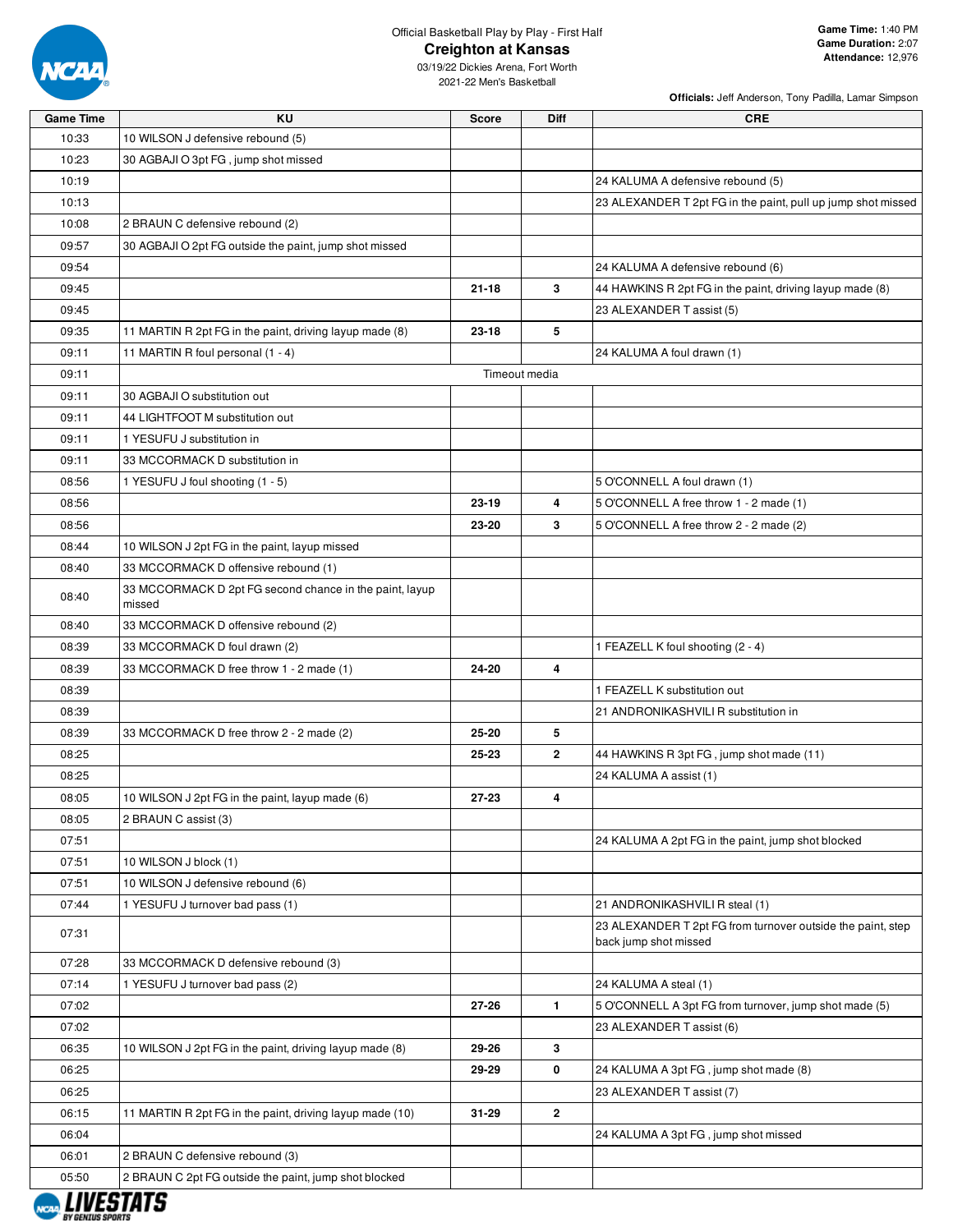

**Officials:** Jeff Anderson, Tony Padilla, Lamar Simpson

| <b>Game Time</b> | <b>KU</b>                                                                             | Score         | <b>Diff</b>  | <b>CRE</b>                                             |
|------------------|---------------------------------------------------------------------------------------|---------------|--------------|--------------------------------------------------------|
| 05:50            |                                                                                       |               |              | 24 KALUMA A block (1)                                  |
| 05:47            |                                                                                       |               |              | defensive rebound (9)                                  |
| 05:47            |                                                                                       | Timeout media |              |                                                        |
| 05:47            | 1 YESUFU J substitution out                                                           |               |              |                                                        |
| 05:47            | 2 BRAUN C substitution out                                                            |               |              |                                                        |
| 05:47            | 33 MCCORMACK D substitution out                                                       |               |              |                                                        |
| 05:47            | 3 HARRIS D substitution in                                                            |               |              |                                                        |
| 05:47            | 30 AGBAJI O substitution in                                                           |               |              |                                                        |
| 05:47            | 44 LIGHTFOOT M substitution in                                                        |               |              |                                                        |
| 05:22            |                                                                                       |               |              | 44 HAWKINS R 2pt FG in the paint, layup missed         |
| 05:19            |                                                                                       |               |              | 24 KALUMA A offensive rebound (7)                      |
| 05:17            |                                                                                       | 31-32         | -1           | 5 O'CONNELL A 3pt FG second chance, jump shot made (8) |
| 05:17            |                                                                                       |               |              | 24 KALUMA A assist (2)                                 |
| 04:45            | 11 MARTIN R 3pt FG, step back jump shot missed                                        |               |              |                                                        |
| 04:41            |                                                                                       |               |              | 23 ALEXANDER T defensive rebound (1)                   |
| 04:35            |                                                                                       |               |              | 5 O'CONNELL A 3pt FG, jump shot missed                 |
| 04:33            | 11 MARTIN R defensive rebound (2)                                                     |               |              |                                                        |
| 04:27            | 10 WILSON J 2pt FG outside the paint, pull up jump shot missed                        |               |              |                                                        |
| 04:24            |                                                                                       |               |              | 21 ANDRONIKASHVILI R defensive rebound (1)             |
| 04:19            |                                                                                       |               |              | 44 HAWKINS R 2pt FG in the paint, driving layup missed |
| 04:19            | 44 LIGHTFOOT M defensive rebound (1)                                                  |               |              |                                                        |
|                  | 11 MARTIN R 2pt FG fast break outside the paint, pull up jump                         |               |              |                                                        |
| 04:10            | shot made (12)                                                                        | 33-32         | $\mathbf{1}$ |                                                        |
| 03:46            | 44 LIGHTFOOT M foul personal (1 - 6)                                                  |               |              | 24 KALUMA A foul drawn (2)                             |
| 03:46            |                                                                                       | Timeout media |              |                                                        |
| 03:46            | 10 WILSON J substitution out                                                          |               |              |                                                        |
| 03:46            | 44 LIGHTFOOT M substitution out                                                       |               |              |                                                        |
| 03:46            | 2 BRAUN C substitution in                                                             |               |              |                                                        |
| 03:46            | 24 ADAMS, JR. K substitution in                                                       |               |              |                                                        |
| 03:43            |                                                                                       |               |              | 23 ALEXANDER T 2pt FG in the paint, layup blocked      |
| 03:43            | 30 AGBAJI O block (1)                                                                 |               |              |                                                        |
| 03:39            | 30 AGBAJI O defensive rebound (4)                                                     |               |              |                                                        |
|                  | 11 MARTIN R 2pt FG outside the paint, pull up jump shot                               |               |              |                                                        |
| 03:33            | missed                                                                                |               |              |                                                        |
| 03:29            |                                                                                       |               |              | 44 HAWKINS R defensive rebound (1)                     |
| 03:11            | 30 AGBAJI O steal (1)                                                                 |               |              | 24 KALUMA A turnover lost ball (1)                     |
| 02:44            | 11 MARTIN R 2pt FG from turnover outside the paint,<br>turnaround jump shot made (14) | 35-32         | 3            |                                                        |
| 02:22            | 30 AGBAJI O foul personal (1 - 7)                                                     |               |              | 5 O'CONNELL A foul drawn (2)                           |
| 02:22            | 3 HARRIS D substitution out                                                           |               |              |                                                        |
| 02:22            | 55 COLEMAN-LANDS J substitution in                                                    |               |              |                                                        |
| 02:22            |                                                                                       | 35-33         | $\mathbf{2}$ | 5 O'CONNELL A 1&1 free throw 1 made (9)                |
| 02:22            |                                                                                       |               |              | 5 O'CONNELL A 1&1 free throw 2 missed                  |
| 02:21            | 2 BRAUN C defensive rebound (4)                                                       |               |              |                                                        |
| 02:04            | 30 AGBAJI O turnover bad pass (1)                                                     |               |              | 5 O'CONNELL A steal (1)                                |
| 01:56            |                                                                                       |               |              | 44 HAWKINS R 3pt FG from turnover, jump shot missed    |
| 01:52            | defensive rebound (22)                                                                |               |              |                                                        |
| 01:52            | 30 AGBAJI O substitution out                                                          |               |              |                                                        |
| 01:52            | 10 WILSON J substitution in                                                           |               |              |                                                        |
| 01:38            | 11 MARTIN R 3pt FG, jump shot missed                                                  |               |              |                                                        |
|                  |                                                                                       |               |              |                                                        |

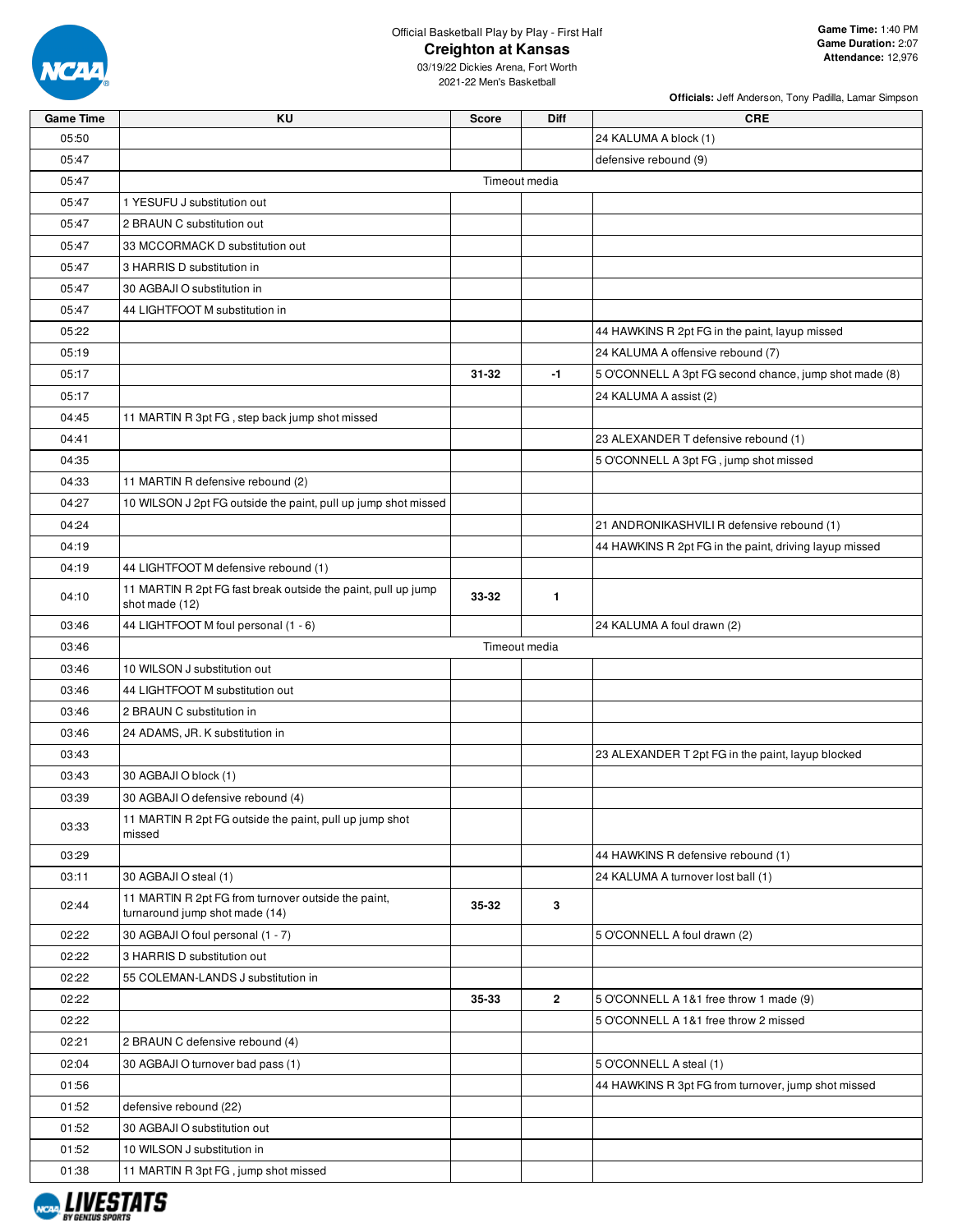

**Officials:** Jeff Anderson, Tony Padilla, Lamar Simpson

| <b>Game Time</b> | <b>KU</b>                                                                   | <b>Score</b>         | Diff           | <b>CRE</b>                                                                      |
|------------------|-----------------------------------------------------------------------------|----------------------|----------------|---------------------------------------------------------------------------------|
| 01:36            | 55 COLEMAN-LANDS J offensive rebound (1)                                    |                      |                |                                                                                 |
| 01:34            | 55 COLEMAN-LANDS J 2pt FG second chance in the paint,<br>jump shot made (2) | 37-33                | 4              |                                                                                 |
| 01:17            |                                                                             |                      |                | 24 KALUMA A 2pt FG outside the paint, turnaround jump shot<br>missed            |
| 01:14            | 10 WILSON J defensive rebound (7)                                           |                      |                |                                                                                 |
| 01:11            | 2 BRAUN C turnover lost ball (2)                                            |                      |                | 5 O'CONNELL A steal (2)                                                         |
| 01:06            |                                                                             | 37-35                | $\overline{2}$ | 24 KALUMA A 2pt FG fast break from turnover in the paint,<br>alleyoop made (10) |
| 01:06            |                                                                             |                      |                | 5 O'CONNELL A assist (1)                                                        |
| 01:06            | 55 COLEMAN-LANDS J foul shooting (1 - 8)                                    |                      |                | 24 KALUMA A foul drawn (3)                                                      |
| 01:06            |                                                                             | 37-36                | $\mathbf{1}$   | 24 KALUMA A free throw fast break 1 - 1 made (11)                               |
| 00:54            | 24 ADAMS, JR. K 2pt FG in the paint, layup missed                           |                      |                |                                                                                 |
| 00:51            |                                                                             |                      |                | 44 HAWKINS R defensive rebound (2)                                              |
| 00:46            |                                                                             |                      |                | 5 O'CONNELL A 3pt FG, jump shot missed                                          |
| 00:44            |                                                                             |                      |                | 24 KALUMA A offensive rebound (8)                                               |
| 00:41            | 11 MARTIN R foul personal (2 - 9)                                           |                      |                | 24 KALUMA A foul drawn (4)                                                      |
| 00:41            | 24 ADAMS, JR. K substitution out                                            |                      |                |                                                                                 |
| 00:41            | 30 AGBAJI O substitution in                                                 |                      |                |                                                                                 |
| 00:41            |                                                                             | 37-37                | 0              | 24 KALUMA A 1&1 free throw 1 made (12)                                          |
| 00:41            |                                                                             | 37-38                | $-1$           | 24 KALUMA A 1&1 free throw 2 made (13)                                          |
| 00:35            | 11 MARTIN R foul drawn (1)                                                  |                      |                | 21 ANDRONIKASHVILI R foul personal (2 - 5)                                      |
| 00:28            | 11 MARTIN R foul drawn (2)                                                  |                      |                | 23 ALEXANDER T foul shooting (1 - 6)                                            |
| 00:28            | 11 MARTIN R free throw 1 - 2 made (15)                                      | 38-38                | $\mathbf 0$    |                                                                                 |
| 00:28            | 55 COLEMAN-LANDS J substitution out                                         |                      |                |                                                                                 |
| 00:28            | 24 ADAMS, JR. K substitution in                                             |                      |                |                                                                                 |
| 00:28            | 11 MARTIN R free throw 2 - 2 made (16)                                      | 39-38                | $\blacksquare$ |                                                                                 |
| 00:28            | 11 MARTIN R substitution out                                                |                      |                |                                                                                 |
| 00:28            | 3 HARRIS D substitution in                                                  |                      |                |                                                                                 |
| 00:06            |                                                                             |                      |                | 21 ANDRONIKASHVILI R 2pt FG in the paint, driving layup<br>missed               |
| 00:03            | 10 WILSON J defensive rebound (8)                                           |                      |                |                                                                                 |
| 00:01            | 2 BRAUN C 3pt FG, jump shot missed                                          |                      |                |                                                                                 |
| 00:00            | offensive dead ball rebound (1)                                             |                      |                |                                                                                 |
|                  |                                                                             | <b>END OF PERIOD</b> |                |                                                                                 |
|                  |                                                                             | KU 39-38 CRE         |                |                                                                                 |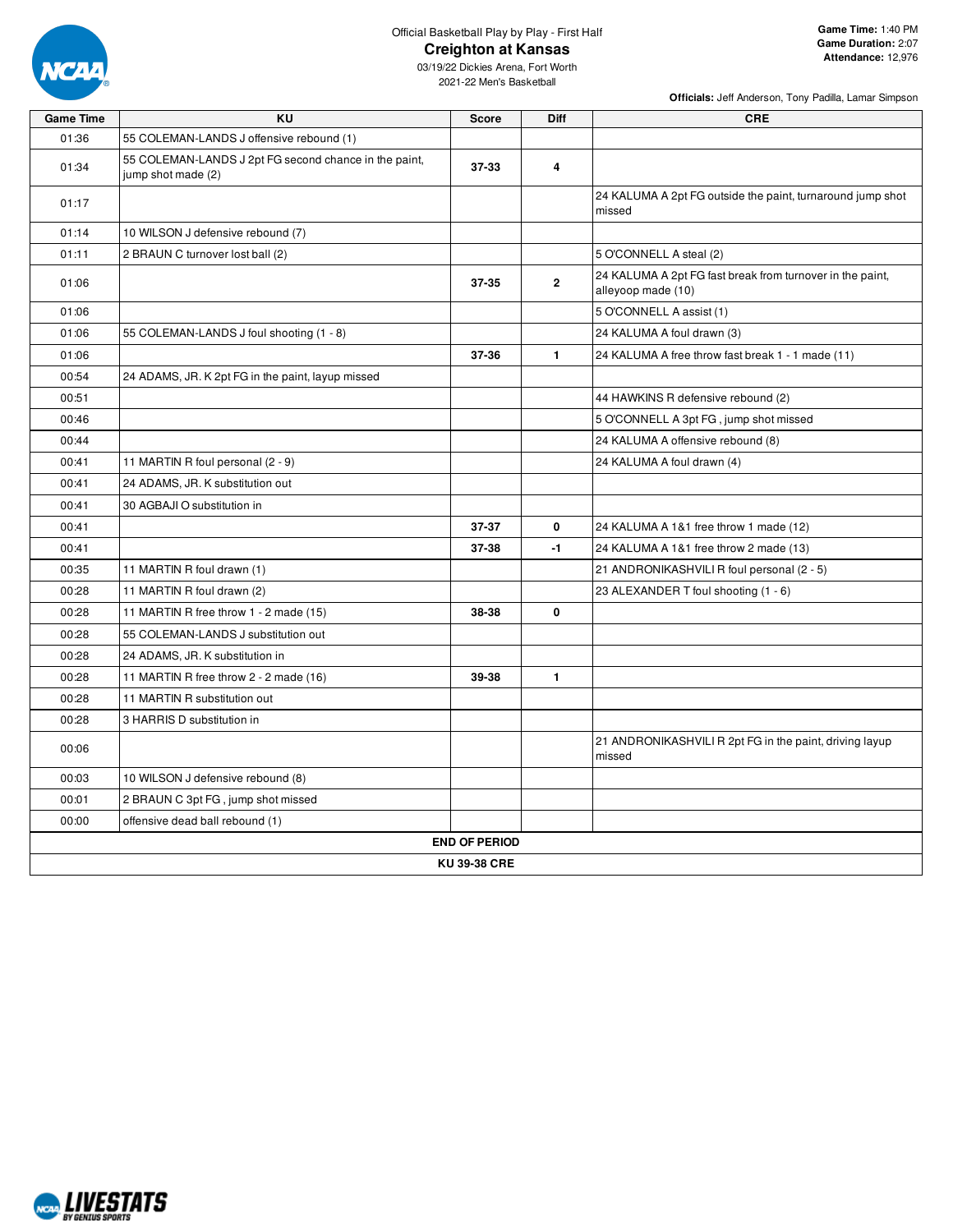

#### Official Basketball Box Score - First Half **Creighton at Kansas**

03/19/22 Dickies Arena, Fort Worth 2021-22 Men's Basketball

**Officials:** Jeff Anderson, Tony Padilla, Lamar Simpson

|               | Creighton - 38        |    |          |          |            |         |           |           |                 |          |                |    |                |       |           |           |                         |       |
|---------------|-----------------------|----|----------|----------|------------|---------|-----------|-----------|-----------------|----------|----------------|----|----------------|-------|-----------|-----------|-------------------------|-------|
|               |                       |    |          | FG       | 3P         | FТ      |           |           | <b>Rebounds</b> |          | <b>Fouls</b>   | ТP |                | AS TO | <b>ST</b> |           | <b>Blocks</b>           |       |
|               | NO. Name              |    | Min      | M-A      | M-A        | M-A     | <b>OR</b> | <b>DR</b> | <b>TOT</b>      | PF       | <b>FD</b>      |    |                |       |           | <b>BS</b> | <b>BA</b>               | $+/-$ |
|               | KeyShawn Feazell      |    | FI 07:27 | $0 - 3$  | $0 - 1$    | $0-0$   | 0         |           |                 | 2        | 0              | 0  | $\Omega$       | 0     | 0         | 0         | 0                       | -6    |
| 24            | Arthur Kaluma         |    | FI 20:00 | $4 - 10$ | $2 - 5$    | $3-3$   | 2         | 6         | 8               | $\Omega$ | $\overline{4}$ | 13 | $\overline{2}$ |       |           |           |                         | -1    |
| 44            | <b>Ryan Hawkins</b>   |    | FI 20:00 | $4 - 7$  | $3 - 4$    | $0 - 0$ | $\Omega$  | 2         | 2               |          |                | 11 | 0              |       | 0         | 0         | 0                       | -1    |
| 5             | Alex O'Connell        | G  | 18:26    | $2 - 4$  | $2 - 4$    | $3 - 4$ | $\Omega$  |           |                 | 0        | $\overline{2}$ | 9  |                |       | 2         |           | 0                       | 6     |
| 23            | <b>Trey Alexander</b> | Gl | 20:00    | $2-6$    | $1 - 1$    | $0 - 0$ | $\Omega$  |           |                 |          | 2              | 5  | 7              |       |           | 0         |                         | ÷     |
| 21            | Rati Andronikashvili  |    | 14:07    | $0 - 2$  | $0 - 0$    | $10-0$  | $\Omega$  |           |                 | 2        | $\Omega$       | 0  | 0              | 0     |           | 0         |                         | $-2$  |
| Team          |                       |    |          |          |            |         | 0         |           |                 |          |                | 0  |                | 0     |           |           |                         |       |
| <b>Totals</b> |                       |    |          | $12-32$  | $8-15$ 6-7 |         | 2         | 13        | 15              | 6        | 9              | 38 | 10             | 4     | 5         | 2         | 3                       | $-1$  |
|               |                       |    |          |          |            |         |           |           |                 |          |                |    |                |       |           |           | エンストルじょうし ロッシリスト トロヘトリロ |       |

|            | <b>Shooting By Period</b> |       |
|------------|---------------------------|-------|
| 1st<br>FG% | 12-32                     | 37.5% |
| 3PT%       | $8 - 15$                  | 53.3% |
| FT%        | 6-7                       | 85.7% |
| GM FG%     | 12-32                     | 37.5% |
| 3PT%       | $8 - 15$                  | 53.3% |
| FT%        | $6 - 7$                   | 85.7% |

Dead Ball Rebounds: 0, 0

#### **Kansas - 39**

**Technical Fouls:**:NONE

|               |                     |   |       | FG       | 3P      | <b>FT</b> |          | <b>Rebounds</b> |                |                | <b>Fouls</b>   | <b>TP</b>      |   | AS I<br>ΤO     |           |           | <b>Blocks</b> | $+/-$ |
|---------------|---------------------|---|-------|----------|---------|-----------|----------|-----------------|----------------|----------------|----------------|----------------|---|----------------|-----------|-----------|---------------|-------|
|               | NO. Name            |   | Min   | M-A      | M-A     | M-A       | OR.      | <b>DR</b>       | <b>TOT</b>     | <b>PF</b>      | <b>FD</b>      |                |   |                | <b>ST</b> | <b>BS</b> | <b>BA</b>     |       |
| 10            | Jalen Wilson        | F | 18:06 | $4 - 10$ | $0 - 1$ | $0-0$     |          |                 | 8              |                | 0              | 8              | 0 | 0              | 0         |           | 0             | 0     |
| 33            | David McCormack     | F | 09:11 | $0 - 2$  | $0 - 0$ | $2 - 2$   | 2        | 1               | 3              | $\Omega$       | $\overline{c}$ | $\overline{2}$ | 0 | 0              |           | $\Omega$  | 0             | $-7$  |
| 2             | Christian Braun     | G | 17:59 | $2 - 4$  | $0 - 1$ | $2 - 2$   | $\Omega$ | 4               | 4              |                |                | 6              | 3 | 2              |           | 0         |               | 2     |
| 3             | Dajuan Harris       | G | 09:40 | $1 - 3$  | $1-2$   | $0-0$     |          | $\Omega$        |                |                | 0              | 3              |   | 0              | 0         | $\Omega$  | 0             | -3    |
| 30            | Ochai Agbaji        | G | 15:25 | $0 - 4$  | $0 - 1$ | $2 - 2$   |          | 3               | 4              |                |                | 2              | 2 |                |           |           |               | 5     |
| 11            | Remy Martin         |   | 13:45 | $6-9$    | $2 - 4$ | $2 - 2$   | $\Omega$ | $\overline{c}$  | $\overline{2}$ | $\overline{2}$ | $\overline{c}$ | 16             |   | 0              | 0         | $\Omega$  | 0             | 5     |
| 44            | Mitch Lightfoot     |   | 07:03 | $0 - 0$  | $0-0$   | $0-0$     | $\Omega$ |                 |                |                | 0              | 0              | 0 | 0              | 0         |           | 0             | 8     |
|               | Joseph Yesufu       |   | 03:24 | $0 - 0$  | $0 - 0$ | $0 - 0$   | $\Omega$ | $\Omega$        | $\Omega$       |                | 0              | 0              | 0 | $\overline{c}$ | 0         | $\Omega$  | $\Omega$      | -3    |
| 24            | KJ Adams, Jr.       |   | 03:33 | $0 - 1$  | $0-0$   | $0-0$     | $\Omega$ | $\Omega$        | $\Omega$       | $\mathbf{0}$   | 0              | 0              | 0 | 0              | 0         | 0         | 0             |       |
| 55            | Jalen Coleman-Lands |   | 01:54 | $1 - 1$  | $0-0$   | $0 - 0$   |          | $\Omega$        |                |                | 0              | $\overline{2}$ | 0 | 0              | 0         | $\Omega$  | $\Omega$      | -3    |
| Team          |                     |   |       |          |         |           | 0        |                 |                |                |                | 0              |   | 0              |           |           |               |       |
| <b>Totals</b> |                     |   |       | 14-34    | $3-9$   | $8 - 8$   | 6        | 19              | 25             | 9              | 6              | 39             | 7 | 5              | 3         | 3         | 2             |       |

**Shooting By Period 1 st FG%** 14-34 41.2% **3PT%** 3-9 33.3% **FT%** 8-8 100% **GM FG%** 14-34 41.2% **3PT%** 3-9 33.3% **FT%** 8-8 100.0%

Dead Ball Rebounds: 1, 0

|                                                      | <b>CRE</b> | ΚU                          |  |  |  |
|------------------------------------------------------|------------|-----------------------------|--|--|--|
| <b>Biggest lead</b>                                  |            | 6 (1st 15:23) 5 (1st 10:54) |  |  |  |
| Best Scoring Run $5(1^{st}16:34)$ 7( $1^{st}13:44$ ) |            |                             |  |  |  |
| <b>Lead Changes</b>                                  |            |                             |  |  |  |
| <b>Times Tied</b>                                    |            |                             |  |  |  |
| <b>Time with Lead</b>                                | 07:28      | 11:29                       |  |  |  |

| <b>Points from</b>   | <b>CRE</b> | <b>KU</b> | <b>Period by Period Scoring</b> |    |    |    |  |  |  |  |
|----------------------|------------|-----------|---------------------------------|----|----|----|--|--|--|--|
| <b>Turnovers</b>     | 8          |           | 2nd<br>1st                      |    |    |    |  |  |  |  |
| Paint                | 6          | 18        |                                 |    |    |    |  |  |  |  |
| <b>Second Chance</b> | 5          | 8         | <b>CRE</b>                      | 38 | 34 | 72 |  |  |  |  |
| <b>Fast Breaks</b>   | 5          | 8         | KU                              |    |    |    |  |  |  |  |
| <b>Bench</b>         |            | 18        |                                 | 39 | 40 | 79 |  |  |  |  |

**Technical Fouls:**:NONE

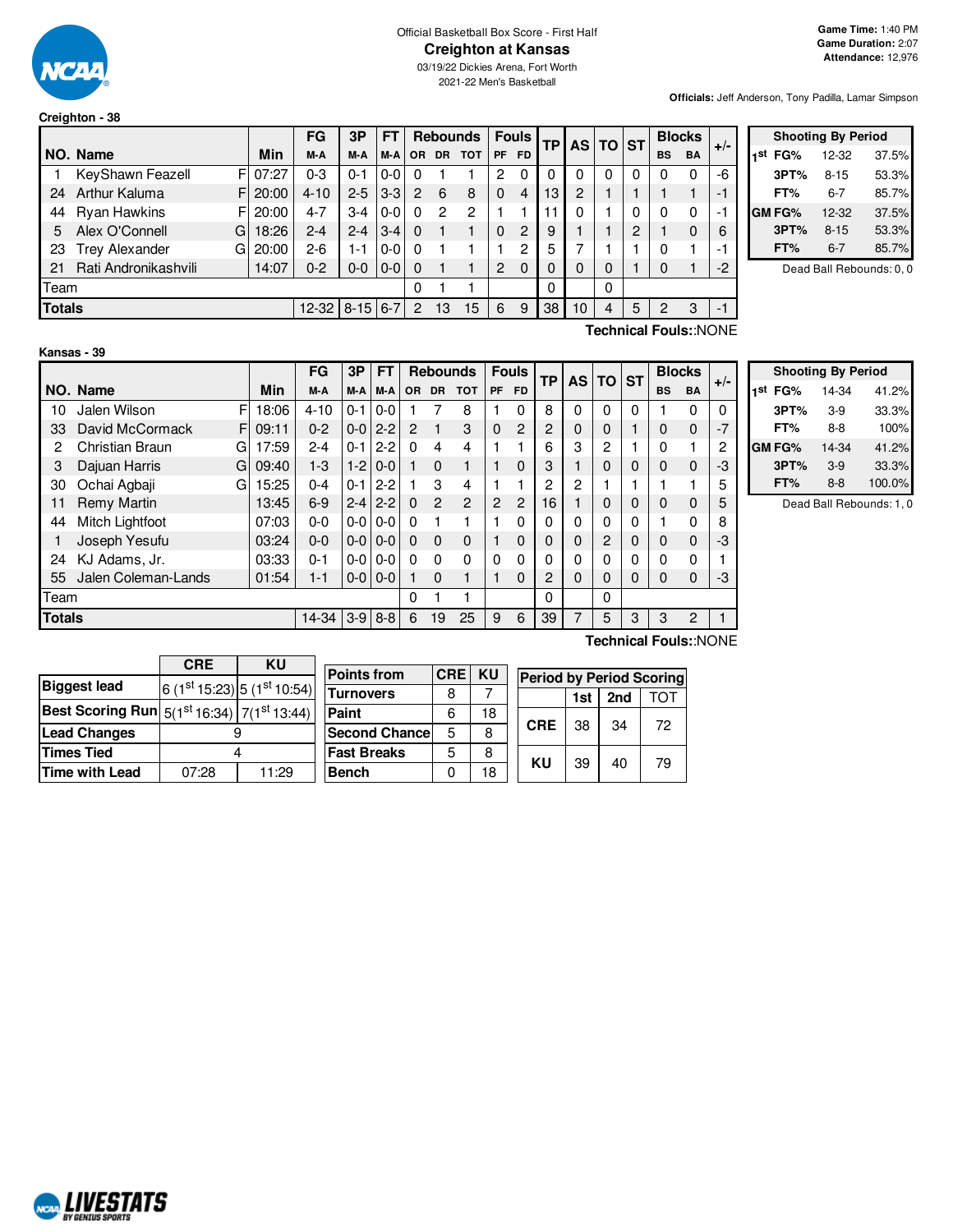

2021-22 Men's Basketball

**Officials:** Jeff Anderson, Tony Padilla, Lamar Simpson

#### **Period 2**

| <b>Quarter Starters:</b> |                                                                       |                      |              |                |                                                   |                                                       |
|--------------------------|-----------------------------------------------------------------------|----------------------|--------------|----------------|---------------------------------------------------|-------------------------------------------------------|
| ΚU                       | 2 Braun C                                                             | 3 Harris D           |              | 10 Wilson J    | 30 Agbaji O                                       | 33 McCormack D                                        |
| <b>CRE</b>               | 5 O'Connell A                                                         | 21 Andronikashvili R |              | 23 Alexander T | 24 Kaluma A                                       | 44 Hawkins R                                          |
| <b>Game Time</b>         | <b>KU</b>                                                             |                      | <b>Score</b> | Diff           |                                                   | <b>CRE</b>                                            |
| 20:00                    | 24 ADAMS, JR. K substitution out                                      |                      |              |                |                                                   |                                                       |
| 20:00                    | 33 MCCORMACK D substitution in                                        |                      |              |                |                                                   |                                                       |
| 19:51                    | 33 MCCORMACK D foul drawn (3)                                         |                      |              |                | 24 KALUMA A foul personal (1 - 1)                 |                                                       |
| 19:45                    | 10 WILSON J 2pt FG in the paint, driving layup made (10)              |                      | 41-38        | 3              |                                                   |                                                       |
| 19:45                    | 3 HARRIS D assist (2)                                                 |                      |              |                |                                                   |                                                       |
| 19:21                    |                                                                       |                      |              |                | 24 KALUMA A 2pt FG in the paint, hook shot missed |                                                       |
| 19:18                    | 33 MCCORMACK D defensive rebound (4)                                  |                      |              |                |                                                   |                                                       |
| 19:12                    | 33 MCCORMACK D turnover travel (1)                                    |                      |              |                |                                                   |                                                       |
| 18:48                    |                                                                       |                      | 41-41        | 0              |                                                   | 24 KALUMA A 3pt FG from turnover, jump shot made (16) |
| 18:48                    |                                                                       |                      |              |                | 23 ALEXANDER T assist (8)                         |                                                       |
| 18:34                    | 30 AGBAJI O 2pt FG outside the paint, pull up jump shot made<br>(4)   |                      | 43-41        | $\mathbf{2}$   |                                                   |                                                       |
| 18:18                    |                                                                       |                      |              |                | 24 KALUMA A 3pt FG, jump shot missed              |                                                       |
| 18:15                    | 33 MCCORMACK D defensive rebound (5)                                  |                      |              |                |                                                   |                                                       |
| 18:08                    | 30 AGBAJI O 2pt FG in the paint, driving layup missed                 |                      |              |                |                                                   |                                                       |
| 18:06                    | 33 MCCORMACK D offensive rebound (6)                                  |                      |              |                |                                                   |                                                       |
| 18:04                    | 33 MCCORMACK D 2pt FG second chance in the paint, layup<br>made $(4)$ |                      | 45-41        | 4              |                                                   |                                                       |
| 17:52                    | 3 HARRIS D foul shooting (2 - 1)                                      |                      |              |                | 23 ALEXANDER T foul drawn (3)                     |                                                       |
| 17:52                    |                                                                       |                      | 45-42        | 3              | 23 ALEXANDER T free throw 1 - 2 made (6)          |                                                       |
| 17:52                    |                                                                       |                      |              |                | 21 ANDRONIKASHVILI R substitution out             |                                                       |
| 17:52                    |                                                                       |                      |              |                | 1 FEAZELL K substitution in                       |                                                       |
| 17:52                    |                                                                       |                      | 45-43        | $\overline{2}$ | 23 ALEXANDER T free throw 2 - 2 made (7)          |                                                       |
| 17:34                    | 3 HARRIS D foul drawn (1)                                             |                      |              |                | 24 KALUMA A foul shooting (2 - 2)                 |                                                       |
| 17:34                    | 3 HARRIS D free throw 1 - 2 made (4)                                  |                      | 46-43        | 3              |                                                   |                                                       |
| 17:34                    | 3 HARRIS D free throw 2 - 2 made (5)                                  |                      | 47-43        | 4              |                                                   |                                                       |
| 17:07                    |                                                                       |                      |              |                | 23 ALEXANDER T 3pt FG, jump shot missed           |                                                       |
| 17:04                    | 30 AGBAJI O defensive rebound (5)                                     |                      |              |                |                                                   |                                                       |
| 16:55                    | 2 BRAUN C 2pt FG outside the paint, pull up jump shot missed          |                      |              |                |                                                   |                                                       |
| 16:52                    |                                                                       |                      |              |                | 24 KALUMA A defensive rebound (9)                 |                                                       |
| 16:36                    |                                                                       |                      |              |                | 44 HAWKINS R 2pt FG in the paint, layup blocked   |                                                       |
| 16:36                    | 33 MCCORMACK D block (1)                                              |                      |              |                |                                                   |                                                       |
| 16:32                    | 2 BRAUN C defensive rebound (5)                                       |                      |              |                |                                                   |                                                       |
| 16:31                    | 2 BRAUN C 2pt FG fast break in the paint, driving layup made<br>(8)   |                      | 49-43        | 6              |                                                   |                                                       |
| 16:20                    | 33 MCCORMACK D foul personal (1 - 2)                                  |                      |              |                | 23 ALEXANDER T foul drawn (4)                     |                                                       |
| 16:20                    | 33 MCCORMACK D substitution out                                       |                      |              |                |                                                   |                                                       |
| 16:20                    | 44 LIGHTFOOT M substitution in                                        |                      |              |                |                                                   |                                                       |
| 16:12                    | 30 AGBAJI O foul personal (2 - 3)                                     |                      |              |                | 5 O'CONNELL A foul drawn (3)                      |                                                       |
| 16:08                    |                                                                       |                      |              |                | 5 O'CONNELL A 3pt FG, jump shot missed            |                                                       |
| 16:06                    | 2 BRAUN C defensive rebound (6)                                       |                      |              |                |                                                   |                                                       |
| 16:05                    | 2 BRAUN C foul drawn (2)                                              |                      |              |                | 1 FEAZELL K foul personal (3 - 3)                 |                                                       |
| 16:05                    |                                                                       |                      |              |                | 1 FEAZELL K substitution out                      |                                                       |
| 16:05                    |                                                                       |                      |              |                | 21 ANDRONIKASHVILI R substitution in              |                                                       |

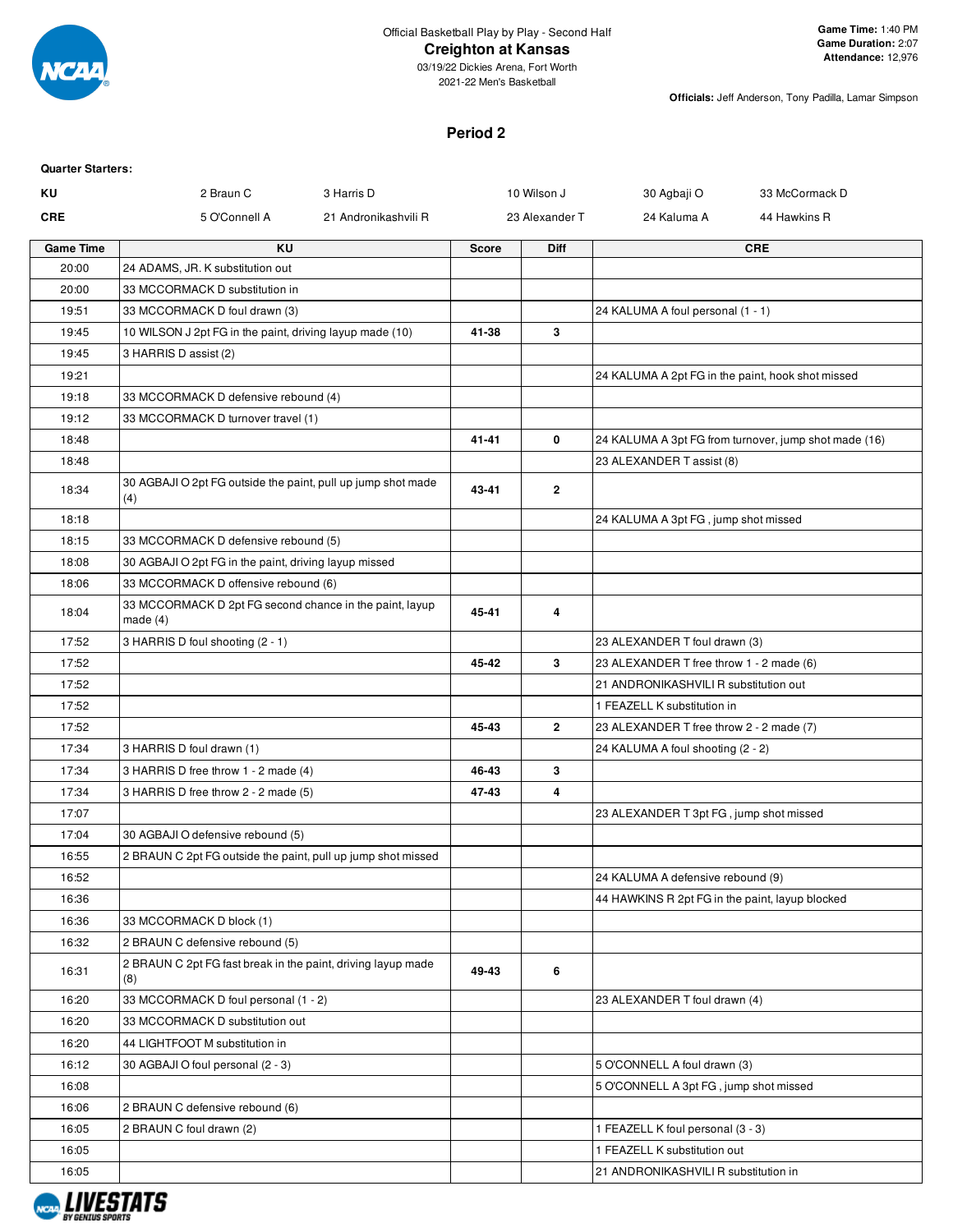

**Officials:** Jeff Anderson, Tony Padilla, Lamar Simpson

| 24 KALUMA A 2pt FG fast break in the paint, alleyoop made |
|-----------------------------------------------------------|
|                                                           |
|                                                           |
|                                                           |
|                                                           |
|                                                           |
|                                                           |
|                                                           |
|                                                           |
|                                                           |
|                                                           |
|                                                           |
|                                                           |
|                                                           |
|                                                           |
|                                                           |
|                                                           |
|                                                           |
|                                                           |
|                                                           |
|                                                           |
|                                                           |
|                                                           |
|                                                           |
|                                                           |
|                                                           |
|                                                           |
|                                                           |
|                                                           |
|                                                           |
| 5 O'CONNELL A 3pt FG second chance, jump shot made (14)   |
|                                                           |
|                                                           |
|                                                           |
|                                                           |
|                                                           |
|                                                           |
|                                                           |
|                                                           |
|                                                           |
|                                                           |
|                                                           |
|                                                           |
|                                                           |
|                                                           |
|                                                           |
|                                                           |
|                                                           |
| 44 HAWKINS R 2pt FG in the paint, jump shot missed        |
|                                                           |

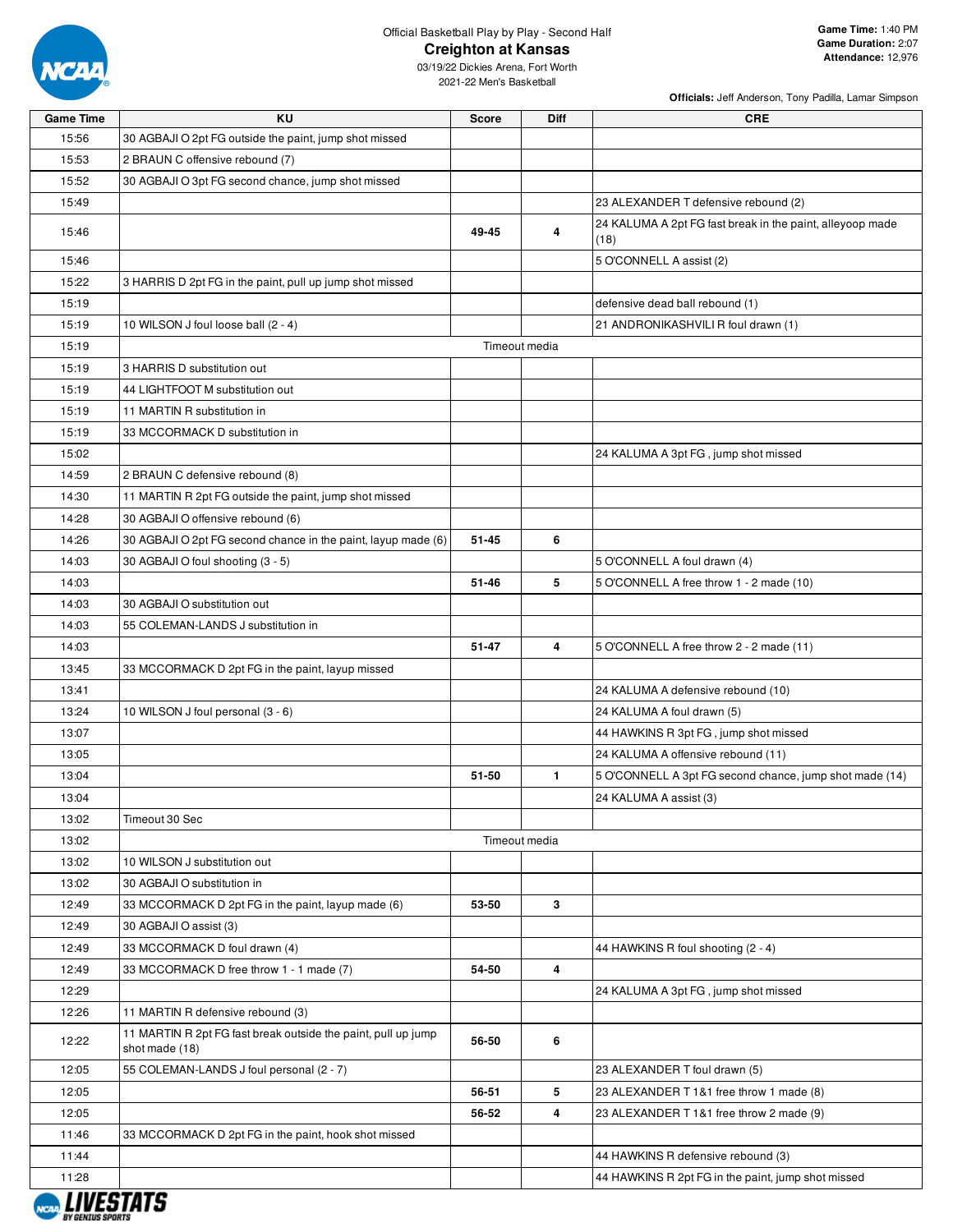

03/19/22 Dickies Arena, Fort Worth 2021-22 Men's Basketball

**Officials:** Jeff Anderson, Tony Padilla, Lamar Simpson

| <b>Game Time</b> | <b>KU</b>                                                               | <b>Score</b>  | <b>Diff</b>    | <b>CRE</b>                                                           |
|------------------|-------------------------------------------------------------------------|---------------|----------------|----------------------------------------------------------------------|
| 11:25            | 30 AGBAJI O defensive rebound (7)                                       |               |                |                                                                      |
| 11:18            | 30 AGBAJI O foul drawn (2)                                              |               |                | 21 ANDRONIKASHVILI R foul shooting (3 - 5)                           |
| 11:18            |                                                                         | Timeout media |                |                                                                      |
| 11:18            | 30 AGBAJI O free throw 1 - 2 made (7)                                   | 57-52         | 5              |                                                                      |
| 11:18            | 30 AGBAJI O free throw 2 - 2 made (8)                                   | 58-52         | 6              |                                                                      |
| 10:52            |                                                                         | 58-55         | 3              | 24 KALUMA A 3pt FG, jump shot made (21)                              |
| 10:52            |                                                                         |               |                | 44 HAWKINS R assist (1)                                              |
| 10:27            | 30 AGBAJI O 2pt FG outside the paint, pull up jump shot missed          |               |                |                                                                      |
| 10:24            |                                                                         |               |                | 44 HAWKINS R defensive rebound (4)                                   |
| 10:15            | 33 MCCORMACK D foul shooting (2 - 8)                                    |               |                | 24 KALUMA A foul drawn (6)                                           |
| 10:15            |                                                                         |               |                | 24 KALUMA A free throw 1 - 2 missed                                  |
| 10:15            |                                                                         |               |                | offensive dead ball rebound (2)                                      |
| 10:15            | 33 MCCORMACK D substitution out                                         |               |                |                                                                      |
| 10:15            | 10 WILSON J substitution in                                             |               |                |                                                                      |
| 10:15            |                                                                         |               |                | 24 KALUMA A free throw 2 - 2 missed                                  |
| 10:15            | 10 WILSON J defensive rebound (9)                                       |               |                |                                                                      |
| 10:06            | 30 AGBAJI O 3pt FG, jump shot made (11)                                 | 61-55         | 6              |                                                                      |
| 10:06            | 11 MARTIN R assist (2)                                                  |               |                |                                                                      |
| 09:51            |                                                                         |               |                | 23 ALEXANDER T 2pt FG in the paint, layup blocked                    |
| 09:51            | 11 MARTIN R block (1)                                                   |               |                |                                                                      |
| 09:47            | 11 MARTIN R defensive rebound (4)                                       |               |                |                                                                      |
| 09:45            | 2 BRAUN C 2pt FG in the paint, layup missed                             |               |                |                                                                      |
| 09:43            | 10 WILSON J offensive rebound (10)                                      |               |                |                                                                      |
| 09:43            | 10 WILSON J 2pt FG second chance in the paint, layup missed             |               |                |                                                                      |
| 09:43            | 10 WILSON J offensive rebound (11)                                      |               |                |                                                                      |
| 09:41            | 10 WILSON J foul drawn (1)                                              |               |                | 44 HAWKINS R foul personal (3 - 6)                                   |
| 09:41            |                                                                         |               |                | 21 ANDRONIKASHVILI R substitution out                                |
| 09:41            |                                                                         |               |                | 1 FEAZELL K substitution in                                          |
| 09:28            | 10 WILSON J 3pt FG second chance, jump shot missed                      |               |                |                                                                      |
| 09:25            | 11 MARTIN R offensive rebound (5)                                       |               |                |                                                                      |
| 09:16            | 10 WILSON J foul drawn (2)                                              |               |                | 24 KALUMA A foul shooting (3 - 7)                                    |
| 09:16            | 10 WILSON J free throw 1 - 2 made (11)                                  | 62-55         | $\overline{7}$ |                                                                      |
| 09:16            | 10 WILSON J free throw 2 - 2 made (12)                                  | 63-55         | 8              |                                                                      |
| 08:57            |                                                                         | 63-57         | 6              | 1 FEAZELL K 2pt FG in the paint, layup made (2)                      |
| 08:57            |                                                                         |               |                | 23 ALEXANDER T assist (9)                                            |
| 08:45            | 10 WILSON J 3pt FG, jump shot missed                                    |               |                |                                                                      |
| 08:39            |                                                                         |               |                | 44 HAWKINS R defensive rebound (5)                                   |
| 08:34            |                                                                         |               |                | 23 ALEXANDER T 2pt FG in the paint, driving layup missed             |
| 08:31            | 10 WILSON J defensive rebound (12)                                      |               |                |                                                                      |
| 08:28            | 55 COLEMAN-LANDS J 3pt FG fast break, jump shot made (5)                | 66-57         | 9              |                                                                      |
| 08:28            | 2 BRAUN C assist (4)                                                    |               |                |                                                                      |
| 08:17            |                                                                         |               |                | Timeout 30 Sec                                                       |
| 08:17            |                                                                         | Timeout media |                |                                                                      |
| 08:02            |                                                                         |               |                | 5 O'CONNELL A turnover bad pass (2)                                  |
| 07:46            | 11 MARTIN R 2pt FG from turnover outside the paint, jump shot<br>missed |               |                |                                                                      |
| 07:40            |                                                                         |               |                | defensive rebound (23)                                               |
| 07:13            |                                                                         | 66-59         | $\overline{7}$ | 24 KALUMA A 2pt FG outside the paint, pull up jump shot made<br>(23) |
| 07:13            |                                                                         |               |                | 44 HAWKINS R assist (2)                                              |
|                  |                                                                         |               |                |                                                                      |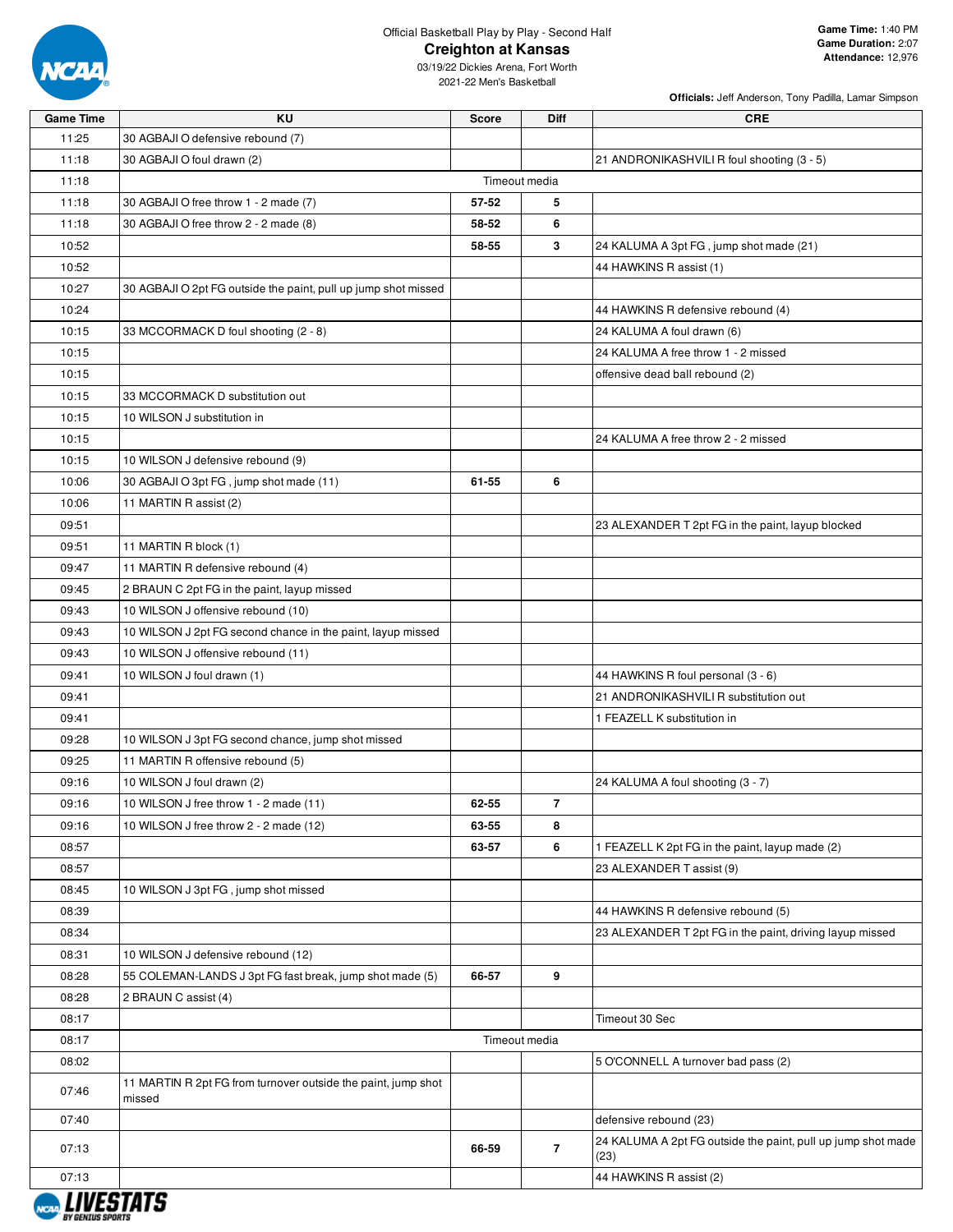

03/19/22 Dickies Arena, Fort Worth 2021-22 Men's Basketball

**Officials:** Jeff Anderson, Tony Padilla, Lamar Simpson

| <b>Game Time</b>                   | KU                                                                   | <b>Score</b> | <b>Diff</b>    | <b>CRE</b>                                                                            |
|------------------------------------|----------------------------------------------------------------------|--------------|----------------|---------------------------------------------------------------------------------------|
| 07:13                              | 10 WILSON J foul shooting (4 - 9)                                    |              |                | 24 KALUMA A foul drawn (7)                                                            |
| 07:13                              | 10 WILSON J substitution out                                         |              |                |                                                                                       |
| 07:13                              | 33 MCCORMACK D substitution in                                       |              |                |                                                                                       |
| 07:13                              |                                                                      | 66-60        | 6              | 24 KALUMA A free throw 1 - 1 made (24)                                                |
| 07:01                              | 11 MARTIN R 3pt FG, jump shot missed                                 |              |                |                                                                                       |
| 06:57                              |                                                                      |              |                | 1 FEAZELL K defensive rebound (2)                                                     |
| 06:38                              | 55 COLEMAN-LANDS J foul shooting (3 - 10)                            |              |                | 5 O'CONNELL A foul drawn (5)                                                          |
| 06:38                              |                                                                      | 66-61        | 5              | 5 O'CONNELL A free throw 1 - 2 made (15)                                              |
| 06:38                              | 55 COLEMAN-LANDS J substitution out                                  |              |                |                                                                                       |
| 06:38                              | 3 HARRIS D substitution in                                           |              |                |                                                                                       |
| 06:38                              |                                                                      | 66-62        | 4              | 5 O'CONNELL A free throw 2 - 2 made (16)                                              |
| 06:18                              | 11 MARTIN R 2pt FG outside the paint, pull up jump shot<br>missed    |              |                |                                                                                       |
| 06:15                              |                                                                      |              |                | 23 ALEXANDER T defensive rebound (3)                                                  |
| 05:56                              |                                                                      |              |                | 5 O'CONNELL A 2pt FG outside the paint, jump shot missed                              |
| 05:53                              |                                                                      |              |                | 24 KALUMA A offensive rebound (12)                                                    |
| 05:53                              | jump ball situation                                                  |              |                |                                                                                       |
| 05:36                              |                                                                      |              |                | 44 HAWKINS R 2pt FG second chance in the paint, driving<br>layup missed               |
| 05:33                              | 11 MARTIN R defensive rebound (6)                                    |              |                |                                                                                       |
| 05:31                              | 2 BRAUN C 2pt FG fast break in the paint, driving layup made<br>(10) | 68-62        | 6              |                                                                                       |
| 05:31                              | 11 MARTIN R assist (3)                                               |              |                |                                                                                       |
| 05:06                              | 11 MARTIN R foul personal (3 - 11)                                   |              |                | 23 ALEXANDER T foul drawn (6)                                                         |
| 05:06                              |                                                                      | 68-63        | 5              | 23 ALEXANDER T free throw 1 - 2 made (10)                                             |
| 05:06                              |                                                                      | 68-64        | 4              | 23 ALEXANDER T free throw 2 - 2 made (11)                                             |
| 04:48                              | 2 BRAUN C 3pt FG, jump shot made (13)                                | 71-64        | $\overline{7}$ |                                                                                       |
| 04:48                              | 11 MARTIN R assist (4)                                               |              |                |                                                                                       |
| 04:29                              | 33 MCCORMACK D steal (2)                                             |              |                | 1 FEAZELL K turnover bad pass (1)                                                     |
| 04:13                              | 11 MARTIN R turnover bad pass (1)                                    |              |                | 1 FEAZELL K steal (1)                                                                 |
| 04:05                              |                                                                      | 71-66        | 5              | 44 HAWKINS R 2pt FG fast break from turnover in the paint,<br>driving layup made (13) |
| 04:05                              | 30 AGBAJI O foul shooting (4 - 12)                                   |              |                | 44 HAWKINS R foul drawn (2)                                                           |
| 04:05                              |                                                                      | 71-67        | 4              | 44 HAWKINS R free throw fast break 1 - 1 made (14)                                    |
| 04:05                              | 3 HARRIS D substitution out                                          |              |                |                                                                                       |
| 04:05                              | 10 WILSON J substitution in                                          |              |                |                                                                                       |
| 03:46                              | 30 AGBAJI O 2pt FG outside the paint, pull up jump shot made<br>(13) | 73-67        | 6              |                                                                                       |
| 03:46                              | 33 MCCORMACK D assist (1)                                            |              |                |                                                                                       |
| 03:24                              |                                                                      |              |                | 24 KALUMA A 2pt FG in the paint, jump shot blocked                                    |
| 03:24                              | 2 BRAUN C block (1)                                                  |              |                |                                                                                       |
| 03:21                              |                                                                      |              |                | 5 O'CONNELL A offensive rebound (2)                                                   |
| 03:19                              |                                                                      |              |                | 5 O'CONNELL A 3pt FG second chance, jump shot missed                                  |
| 03:15                              | 10 WILSON J defensive rebound (13)                                   |              |                |                                                                                       |
| 02:57                              | 33 MCCORMACK D 2pt FG in the paint, layup blocked                    |              |                |                                                                                       |
| 02:57                              |                                                                      |              |                | 44 HAWKINS R block (1)                                                                |
| 02:54                              |                                                                      |              |                | defensive rebound (28)                                                                |
| 02:54                              |                                                                      |              | Timeout media  |                                                                                       |
| 02:25                              |                                                                      | 73-70        | 3              | 23 ALEXANDER T 3pt FG, jump shot made (14)                                            |
| 02:25                              |                                                                      |              |                | 1 FEAZELL K assist (1)                                                                |
| 02:07<br><i><b>I IIIFATATA</b></i> | 30 AGBAJI O 2pt FG outside the paint, jump shot missed               |              |                |                                                                                       |

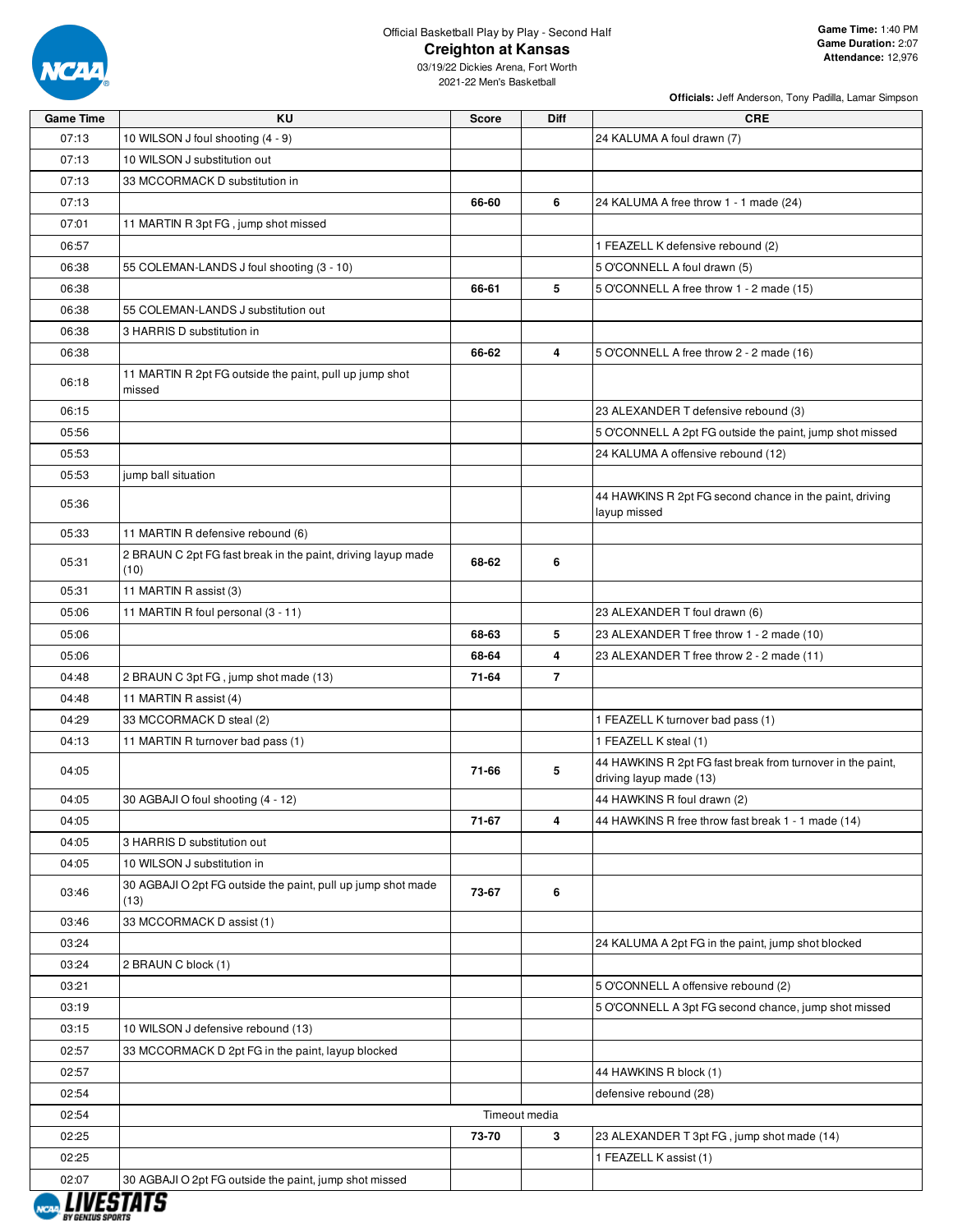

**Officials:** Jeff Anderson, Tony Padilla, Lamar Simpson

| <b>Game Time</b> | KU                                                                           | <b>Score</b>       | Diff           | <b>CRE</b>                                                |
|------------------|------------------------------------------------------------------------------|--------------------|----------------|-----------------------------------------------------------|
| 02:05            |                                                                              |                    |                | 1 FEAZELL K defensive rebound (3)                         |
| 01:44            |                                                                              | 73-72              | $\mathbf{1}$   | 1 FEAZELL K 2pt FG in the paint, layup made (4)           |
| 01:44            |                                                                              |                    |                | 5 O'CONNELL A assist (3)                                  |
| 01:41            | Timeout 30 Sec                                                               |                    |                |                                                           |
| 01:19            | 33 MCCORMACK D 2pt FG in the paint, hook shot missed                         |                    |                |                                                           |
| 01:16            |                                                                              |                    |                | 1 FEAZELL K defensive rebound (4)                         |
| 00:58            | 30 AGBAJI O steal (2)                                                        |                    |                | 23 ALEXANDER T turnover bad pass (2)                      |
| 00:55            | 30 AGBAJI O 2pt FG fast break from turnover in the paint, dunk,<br>made (15) | 75-72              | 3              |                                                           |
| 00:49            |                                                                              |                    |                | Timeout 30 Sec                                            |
| 00:34            |                                                                              |                    |                | 23 ALEXANDER T 2pt FG in the paint, driving layup blocked |
| 00:34            | 33 MCCORMACK D block (2)                                                     |                    |                |                                                           |
| 00:31            | 11 MARTIN R defensive rebound (7)                                            |                    |                |                                                           |
| 00:31            | 11 MARTIN R foul drawn (3)                                                   |                    |                | 23 ALEXANDER T foul personal (2 - 8)                      |
| 00:31            | 11 MARTIN R 1&1 free throw 1 made (19)                                       | 76-72              | 4              |                                                           |
| 00:31            | 11 MARTIN R 1&1 free throw 2 made (20)                                       | 77-72              | 5              |                                                           |
| 00:24            |                                                                              |                    |                | 5 O'CONNELL A 3pt FG, jump shot missed                    |
| 00:21            |                                                                              |                    |                | 44 HAWKINS R offensive rebound (6)                        |
| 00:19            |                                                                              |                    |                | 44 HAWKINS R 3pt FG second chance, jump shot missed       |
| 00:17            | 30 AGBAJI O defensive rebound (8)                                            |                    |                |                                                           |
| 00:17            | 30 AGBAJI O foul drawn (3)                                                   |                    |                | 44 HAWKINS R foul personal (4 - 9)                        |
| 00:17            | 33 MCCORMACK D substitution out                                              |                    |                |                                                           |
| 00:17            | 3 HARRIS D substitution in                                                   |                    |                |                                                           |
| 00:17            | 30 AGBAJI O 1&1 free throw 1 missed                                          |                    |                |                                                           |
| 00:16            | 10 WILSON J offensive rebound (14)                                           |                    |                |                                                           |
| 00:15            | 10 WILSON J foul drawn (3)                                                   |                    |                | 24 KALUMA A foul personal (4 - 10)                        |
| 00:15            | 10 WILSON J free throw 1 - 2 made (13)                                       | 78-72              | 6              |                                                           |
| 00:15            | 10 WILSON J free throw 2 - 2 made (14)                                       | 79-72              | $\overline{7}$ |                                                           |
| 00:07            |                                                                              |                    |                | 23 ALEXANDER T turnover bad pass (3)                      |
| 00:07            |                                                                              |                    |                | 1 FEAZELL K substitution out                              |
| 00:07            |                                                                              |                    |                | 5 O'CONNELL A substitution out                            |
| 00:07            |                                                                              |                    |                | 44 HAWKINS R substitution out                             |
| 00:07            |                                                                              |                    |                | 14 OSMANI S substitution in                               |
| 00:07            |                                                                              |                    |                | 22 DAVIS D substitution in                                |
| 00:07            |                                                                              |                    |                | 55 KANCLERIS M substitution in                            |
|                  |                                                                              | <b>END OF GAME</b> |                |                                                           |
|                  |                                                                              | KU 79-72 CRE       |                |                                                           |
|                  |                                                                              |                    |                |                                                           |

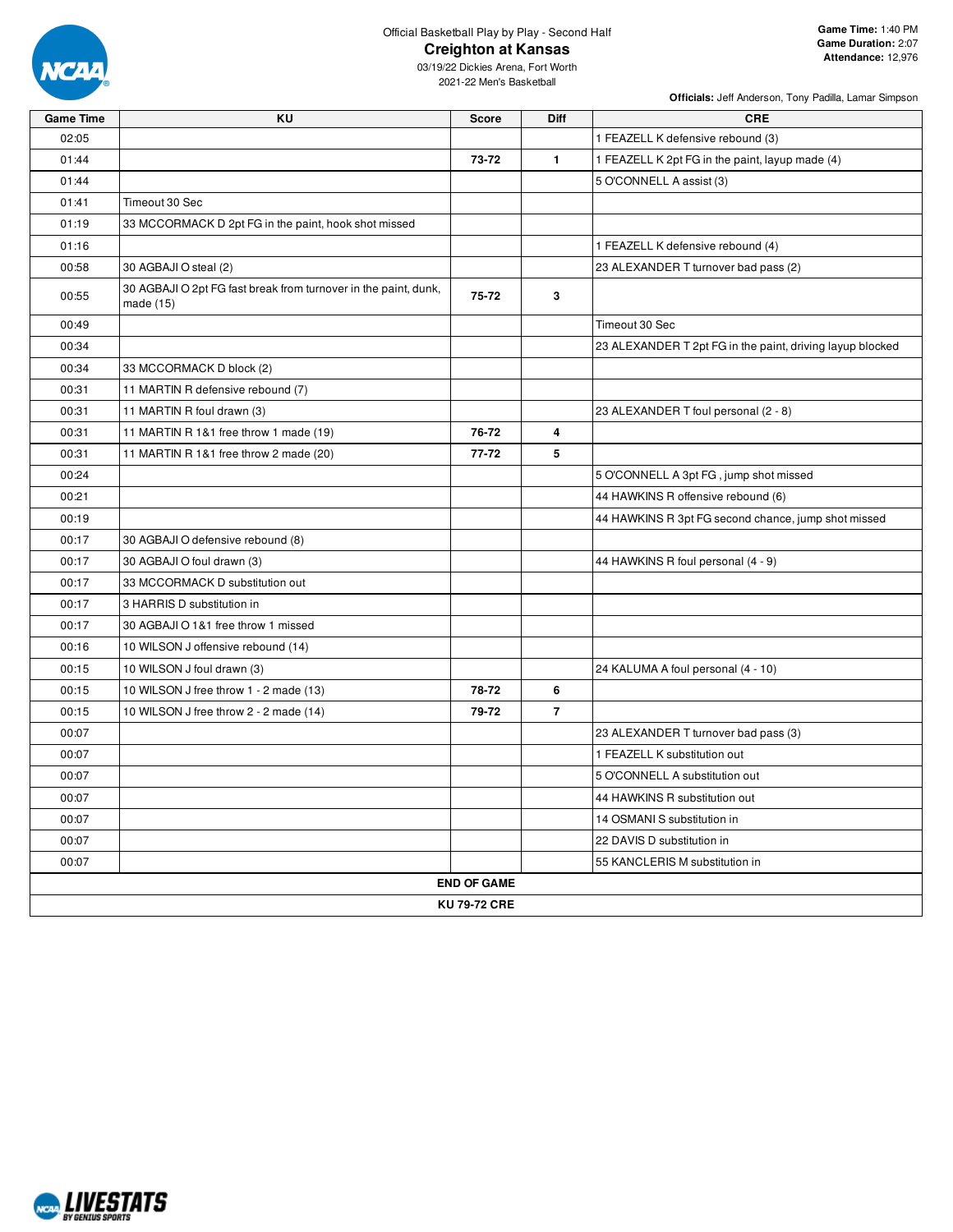

**Creighton - 34**

#### Official Basketball Box Score - Second Half **Creighton at Kansas**

03/19/22 Dickies Arena, Fort Worth 2021-22 Men's Basketball

**Officials:** Jeff Anderson, Tony Padilla, Lamar Simpson

|               |                            |       | FG       | 3P       | <b>FT</b> |                |                | <b>Rebounds</b> |           | <b>Fouls</b> | ТP       |                | AS TO ST |   | <b>Blocks</b> |    | $+/-$ |
|---------------|----------------------------|-------|----------|----------|-----------|----------------|----------------|-----------------|-----------|--------------|----------|----------------|----------|---|---------------|----|-------|
|               | NO. Name                   | Min   | M-A      | M-A      | M-A       | OR.            | <b>DR</b>      | <b>TOT</b>      | <b>PF</b> | <b>FD</b>    |          |                |          |   | <b>BS</b>     | BA |       |
|               | KeyShawn Feazell<br>F      | 1:20  | $2-2$    | $0 - 0$  | $0 - 0$   | 0              | 3              | 3               |           | 0            | 4        |                |          |   | 0             | 0  | -4    |
| 24            | Arthur Kaluma<br>F         | 20:00 | $4-9$    | $2 - 5$  | $1 - 3$   | $\overline{2}$ | $\overline{2}$ | 4               | 4         | 3            | 11       |                | 0        | 0 | 0             | 1  | -6    |
| 44            | <b>Ryan Hawkins</b><br>F   | 19:52 | $-6$     | $0 - 2$  | 1-1       |                | 3              | 4               | 3         |              | 3        | $\mathbf{2}$   | 0        | 0 |               |    | -6    |
| 5             | Alex O'Connell<br>G        | 19:52 | $1-5$    | $1 - 4$  | $4 - 4$   |                | $\Omega$       |                 | $\Omega$  | 3            | 7        | $\overline{c}$ |          | 0 | 0             | 0  | -6    |
| 23            | <b>Trey Alexander</b><br>G | 20:00 | -5       | $1-2$    | $6 - 6$   | 0              | 2              | 2               |           | 4            | 9        | 2              | 2        | 0 | 0             | 2  | -6    |
| 21            | Rati Andronikashvili       | 08:32 | $0 - 0$  | $0 - 0$  | $0 - 0$   | 0              | $\Omega$       | $\Omega$        |           |              | $\Omega$ | $\Omega$       | 0        | 0 | 0             | 0  | -2    |
| 14            | Sami Osmani                | 00:08 | 0-0      | $0 - 0$  | $0 - 0$   | 0              | $\Omega$       | $\Omega$        | $\Omega$  | $\Omega$     | 0        | 0              | $\Omega$ | 0 | 0             | 0  |       |
| 22            | Devin Davis                | 00:08 | $0 - 0$  | $0 - 0$  | $0 - 0$   | 0              | $\Omega$       | $\Omega$        | $\Omega$  | $\Omega$     | 0        | $\Omega$       | 0        | 0 | 0             | 0  |       |
| 55            | Modestas Kancleris         | 00:08 | $0-0$    | $0-0$    | $0 - 0$   | 0              | 0              | $\Omega$        | 0         | 0            | 0        | 0              | 0        | 0 | 0             | 0  |       |
| Team          |                            |       |          |          |           | 0              | 2              | 2               |           |              | 0        |                | 0        |   |               |    |       |
| <b>Totals</b> |                            |       | $9 - 27$ | $4 - 13$ | $12 - 14$ | 4              | 12             | 16              | 10        | 12           | 34       | 8              | 4        |   |               | 4  | -6    |
|               |                            |       |          |          |           |                |                |                 |           |              |          | -              |          |   | -             |    |       |

| <b>Shooting By Period</b> |          |       |  |  |  |  |  |  |
|---------------------------|----------|-------|--|--|--|--|--|--|
| ond FG%                   | $9 - 27$ | 33.3% |  |  |  |  |  |  |
| 3PT%                      | 4-13     | 30.8% |  |  |  |  |  |  |
| FT%                       | 12-14    | 85.7% |  |  |  |  |  |  |
| GM FG%                    | $9-27$   | 33.3% |  |  |  |  |  |  |
| 3PT%                      | $4 - 13$ | 30.8% |  |  |  |  |  |  |
| FT%                       | 12-14    | 85.7% |  |  |  |  |  |  |

Dead Ball Rebounds: 1, 1

|--|

**Technical Fouls:**:NONE

|                                                    |                        |    |       | FG       | 3P      | FT      |     |                | <b>Rebounds</b> |                | <b>Fouls</b> | <b>TP</b> | <b>ASITO</b> |   | <b>ST</b> | <b>Blocks</b>         |             |       |
|----------------------------------------------------|------------------------|----|-------|----------|---------|---------|-----|----------------|-----------------|----------------|--------------|-----------|--------------|---|-----------|-----------------------|-------------|-------|
|                                                    | NO. Name               |    | Min   | M-A      | M-A     | M-A     | OR. | DR.            | <b>TOT</b>      | <b>PF</b>      | <b>FD</b>    |           |              |   |           | <b>BS</b>             | <b>BA</b>   | $+/-$ |
| 10                                                 | Jalen Wilson           | FI | 14:05 | 1-4      | $0 - 2$ | 4-4     | 3   | 3              | 6               | 3              | 3            | 6         | 0            | 0 | $\Omega$  | <sup>0</sup>          | $\Omega$    |       |
| 33                                                 | David McCormack        | F. | 15:40 | $2 - 6$  | $0 - 0$ | $1 - 1$ |     | $\overline{c}$ | 3               | 2              | 2            | 5         |              |   |           | 2                     |             | ◠     |
|                                                    | <b>Christian Braun</b> | G  | 20:00 | $3-5$    | 1-1     | $0 - 0$ |     | 3              | 4               | 0              |              |           |              | 0 | 0         |                       | 0           | 6     |
| 3                                                  | Dajuan Harris          | G  | 07:31 | $0 - 1$  | $0 - 0$ | $2 - 2$ | 0   | $\Omega$       | $\mathbf 0$     |                |              | 2         |              | 0 | 0         | 0                     | $\mathbf 0$ |       |
| 30                                                 | Ochai Agbaji           | G  | 18:59 | $5 - 10$ | 1-2     | $2 - 3$ |     | 3              | 4               | 3              | 2            | 13        |              | 0 |           | O                     | 0           | 10    |
| 24                                                 | KJ Adams, Jr.          |    | 00:00 | $0-0$    | $0-0$   | $0 - 0$ | 0   | $\Omega$       | $\mathbf 0$     | $\mathbf 0$    | 0            |           | 0            | 0 | 0         | 0                     | 0           |       |
| 44                                                 | Mitch Lightfoot        |    | 01:01 | $0 - 0$  | $0 - 0$ | $0 - 0$ | 0   | $\Omega$       | $\Omega$        | $\Omega$       | 0            |           | 0            | 0 | 0         | U                     | 0           | -2    |
| 11                                                 | <b>Remy Martin</b>     |    | 15:19 | $1-5$    | $0 - 1$ | $2 - 2$ |     | 4              | 5               |                |              |           | 3            |   | 0         |                       | 0           | 3     |
| 55                                                 | Jalen Coleman-Lands    |    | 07:25 | 1-1      | 1-1     | $0-0$   | 0   | 0              | $\Omega$        | $\overline{c}$ | 0            | 3         | 0            | 0 | 0         |                       | 0           |       |
| Team                                               |                        |    |       |          |         |         |     | $\Omega$       | $\Omega$        |                |              | 0         |              | 0 |           |                       |             |       |
| <b>Totals</b><br>$13 - 32$<br>$11 - 12$<br>$3 - 7$ |                        |    |       |          |         |         |     | 15             | 22              | 12             | 10           | 40        | 7            | 2 | 2         | 4                     |             | 6     |
|                                                    |                        |    |       |          |         |         |     |                |                 |                |              |           |              |   |           | Technical Fouls::NONE |             |       |

|                     | <b>Shooting By Period</b> |       |
|---------------------|---------------------------|-------|
| 2 <sup>nd</sup> FG% | 13-32                     | 40.6% |
| 3PT%                | $3 - 7$                   | 42.9% |
| FT%                 | $11 - 12$                 | 91.7% |
| GM FG%              | 13-32                     | 40.6% |
| 3PT%                | $3 - 7$                   | 42.9% |
| FT%                 | $11 - 12$                 | 91.7% |

Dead Ball Rebounds: 0, 0

|                                                                   | <b>CRE</b>                             | KU    |                       |               |    |            |     |                 |                                 |
|-------------------------------------------------------------------|----------------------------------------|-------|-----------------------|---------------|----|------------|-----|-----------------|---------------------------------|
|                                                                   |                                        |       | <b>Points from</b>    | <b>CRE KU</b> |    |            |     |                 | <b>Period by Period Scoring</b> |
| <b>Biggest lead</b>                                               | $0(1st20:00)$ 9 (2 <sup>nd</sup> 8:28) |       |                       |               |    |            |     |                 |                                 |
|                                                                   |                                        |       | <b>Turnovers</b><br>6 |               | 2  |            | 1st | 2 <sub>nd</sub> | ГOТ                             |
| Best Scoring Run $5(2^{nd} 13:04)$ 6( $2^{nd} 0:15)$ <sup>1</sup> |                                        |       | Paint                 | 8             | 14 |            |     |                 |                                 |
| <b>Lead Changes</b>                                               |                                        |       | <b>Second Chance</b>  | C             | 8  | <b>CRE</b> | 38  | 34              | 72                              |
| <b>Times Tied</b>                                                 |                                        |       | <b>Fast Breaks</b>    | 5             |    | KU         | 39  | 40              | 79                              |
| Time with Lead                                                    | 00:00                                  | 19:31 | <b>Bench</b>          |               |    |            |     |                 |                                 |

NCAL LIVESTATS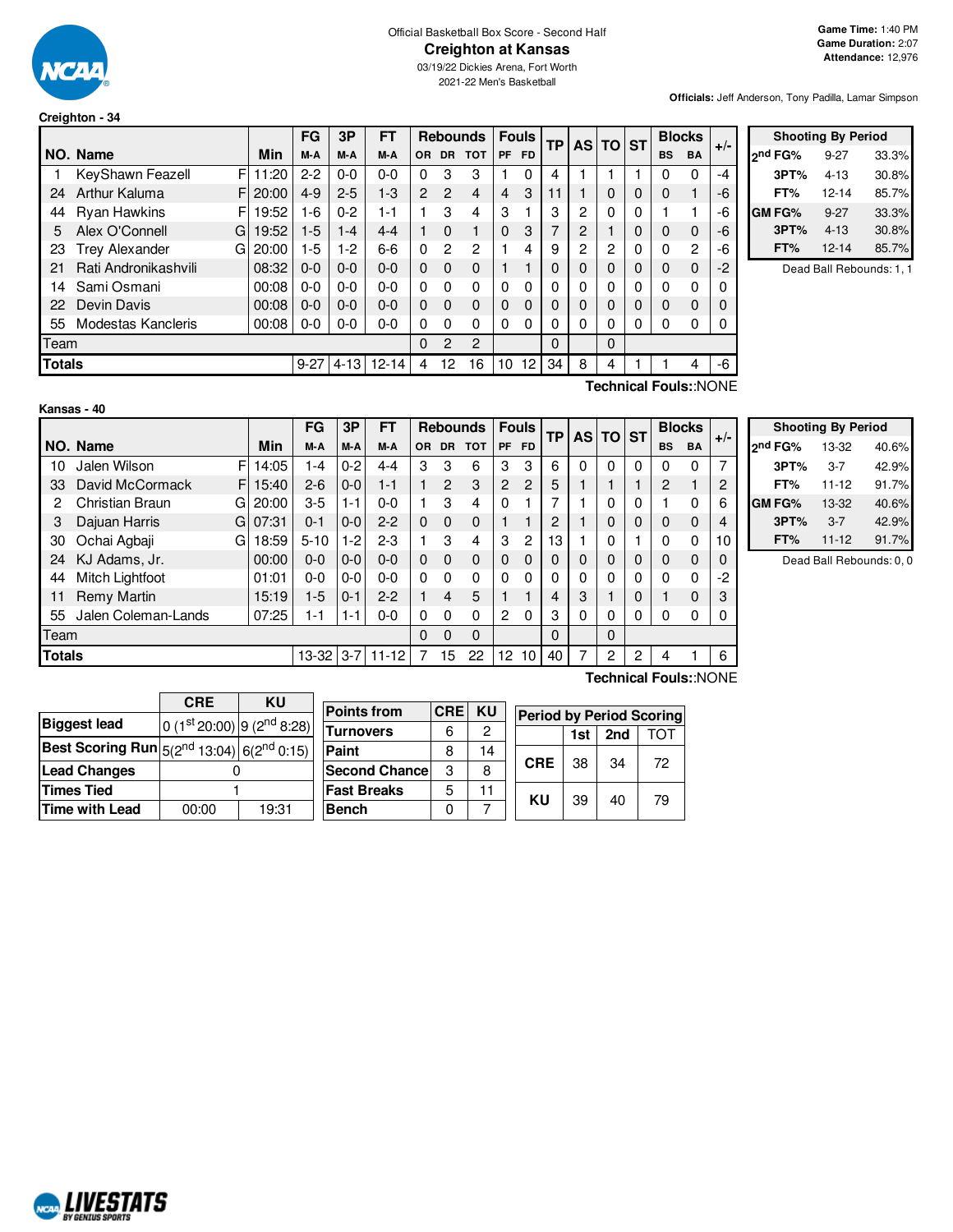

**Officials:** Jeff Anderson, Tony Padilla, Lamar Simpson

{ Players => 0, 1, 2, 3, 5, 10, 11, 12, 13, 15, 20, 21, 24, 30, 31, 33, 44, 55; } FG Types => All; Results => All;

{ Players => 1, 2, 4, 5, 10, 11, 13, 14, 15, 21, 22, 23, 24, 44, 55; } FG  $Types = All; Results = All;$ 



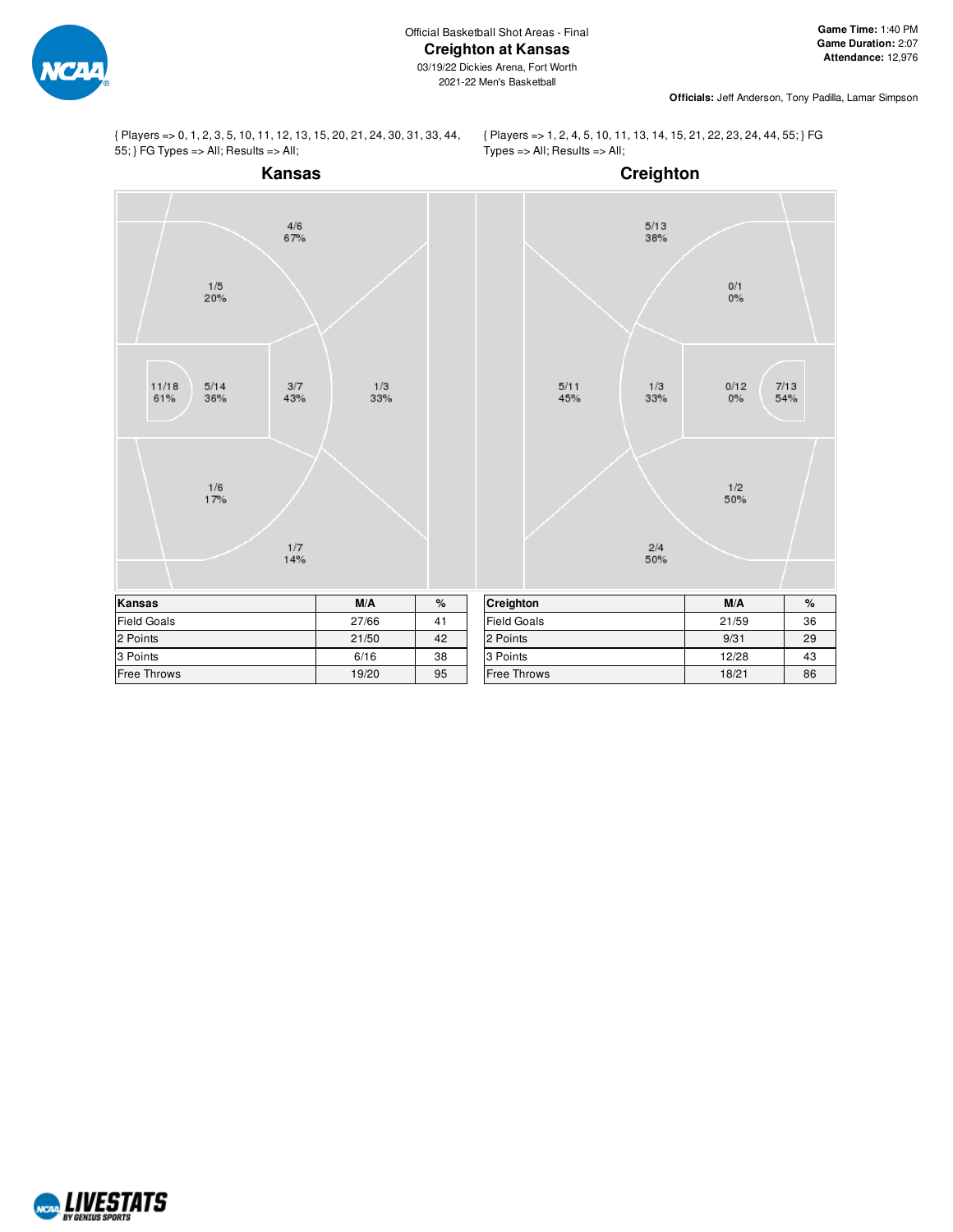

03/19/22 Dickies Arena, Fort Worth 2021-22 Men's Basketball

# **Creighton**

**Officials:** Jeff Anderson, Tony Padilla, Lamar Simpson

|           | $\sim$                |       |             |           |              |          |                    |      |                |          |                |    |                 |    |               |          |                  |
|-----------|-----------------------|-------|-------------|-----------|--------------|----------|--------------------|------|----------------|----------|----------------|----|-----------------|----|---------------|----------|------------------|
| <b>No</b> | Name                  |       | <b>Mins</b> |           | <b>Score</b> |          | <b>Points Diff</b> |      | Points per Min |          | <b>Assists</b> |    | <b>Rebounds</b> |    | <b>Steals</b> |          | <b>Turnovers</b> |
|           |                       | On    | Off         | On        | Off          | On       | Off                | On   | Off            | On       | Off            | On | Off             | On | Off           | On       | Off              |
|           | KeyShawn Feazell      | 18:47 | 21:13       | $28 - 38$ | $44 - 41$    | $-10$    | 3                  | 1.49 | 2.07           | 6        | 12             | 17 | 14              |    | 5             | 6        |                  |
| 5         | Alex O'Connell        | 38:18 | 01:42       | $72 - 72$ | $0 - 7$      | $\Omega$ | $-7$               | 1.88 | 0.00           | 18       |                | 31 | 0               | 6  | $\Omega$      | 8        |                  |
| 14        | Sami Osmani           | 00:08 | 39:52       | $0 - 0$   | $72 - 79$    |          | $-7$               | 0.00 | . 81           | $\Omega$ | 8              | υ  | 31              |    | 6             | υ        |                  |
| 21        | Rati Andronikashvili  | 22:39 | 17:21       | $44 - 48$ | $28 - 31$    | -4       | $-3$               | 1.94 | 1.61           | 12       | 6              | 14 | 17              |    |               | 2        |                  |
| 22        | Devin Davis           | 00:08 | 39:52       | $0 - 0$   | $72 - 79$    |          | $-7$               | 0.00 | i 81           | $\Omega$ | 18             | O  | 31              |    | 6             | $\Omega$ | 8                |
| 23        | <b>Trey Alexander</b> | 40:00 | 00:00       | $72 - 79$ | $0 - 0$      | $-7$     | $\mathbf{0}$       | 1.80 | 0.00           | 18       |                | 31 | 0               | 6  | 0             | 8        |                  |
| 24        | Arthur Kaluma         | 40:00 | 00:00       | $72 - 79$ | $0 - 0$      | $-7$     | 0                  | 1.80 | 0.00           | 18       |                | 31 | $\Omega$        | 6  | $\Omega$      | 8        |                  |
| 44        | <b>Ryan Hawkins</b>   | 39:52 | 00:08       | $72 - 79$ | $0 - 0$      | $-7$     | $\mathbf{0}$       | 1.81 | 0.00           | 18       |                | 31 | $\Omega$        | 6  | $\Omega$      | 8        |                  |
| 55        | Modestas Kancleris    | 00:08 | 39:52       | $0 - 0$   | $72 - 79$    |          | $-7$               | 0.00 | 1.81           | 0        | 8              |    | 31              |    | 6             | C        | 8                |

#### **Kansas**

| l No           | Name                |       | <b>Mins</b> |           | <b>Score</b> |      | <b>Points Diff</b> |      | Points per Min |             | <b>Assists</b> |    | <b>Rebounds</b> |    | <b>Steals</b>  |                | Turnovers      |
|----------------|---------------------|-------|-------------|-----------|--------------|------|--------------------|------|----------------|-------------|----------------|----|-----------------|----|----------------|----------------|----------------|
|                |                     | On    | Off         | On        | Off          | On   | Off                | On   | Off            | On          | Off            | On | Off             | On | Off            | On             | Off            |
|                | Joseph Yesufu       | 03:24 | 36:36       | $8 - 11$  | $71 - 61$    | -3   | 10                 | 2.35 | 1.94           |             | 13             |    | 42              |    | 5              | $\overline{2}$ |                |
| $\overline{2}$ | Christian Braun     | 37:59 | 02:01       | $77 - 69$ | $2 - 3$      | 8    | - 1                | 2.03 | 0.99           | 14          | 0              | 45 | $\overline{2}$  | 5  | $\Omega$       |                |                |
| 3              | Dajuan Harris       | 17:11 | 22:49       | $30 - 29$ | $49 - 43$    |      | 6                  | 1.75 | 2.15           | 5           | 9              | 19 | 28              | 3  | $\overline{2}$ | 3              |                |
| 10             | Jalen Wilson        | 32:11 | 07:49       | $65 - 58$ | $14 - 14$    |      |                    | 2.02 | 1.79           | 11          | 3              | 41 | 6               | 3  | $\overline{2}$ | 5              | 2              |
| 11             | Remy Martin         | 29:04 | 10:56       | $60 - 52$ | $19 - 20$    | 8    | нī                 | 2.06 | 1.74           |             | 3              | 33 | 14              |    |                | 5              | 2              |
| 24             | KJ Adams, Jr.       | 03:33 | 36:27       | $5 - 4$   | $74 - 68$    |      | 6                  | 1.41 | 2.03           | $\mathbf 0$ | 14             | 6  | 41              |    | 4              | $\mathcal{P}$  | 5              |
| 30             | Ochai Agbaji        | 34:24 | 05:36       | $69 - 54$ | $10 - 18$    | 15   | -8                 | 2.01 | i.79           | 13          |                | 40 |                 |    | $\Omega$       |                | 3              |
| 33             | David McCormack     | 24:51 | 15:09       | $47 - 52$ | $32 - 20$    | $-5$ | 12                 | 1.89 | 2.11           | 8           | 6              | 24 | 23              | 3  | $\overline{2}$ | b              | $\overline{2}$ |
| 44             | Mitch Lightfoot     | 08:04 | 31:56       | $16 - 10$ | $63 - 62$    | 6    |                    | 1.98 | .97            | 4           | 10             | 10 | 37              |    | 4              | O              |                |
| 55             | Jalen Coleman-Lands | 09:19 | 30:41       | $18 - 21$ | $61 - 51$    | -3   | 10                 | 1.93 | 1.99           | 3           |                | 12 | 35              | U  | 5              |                |                |

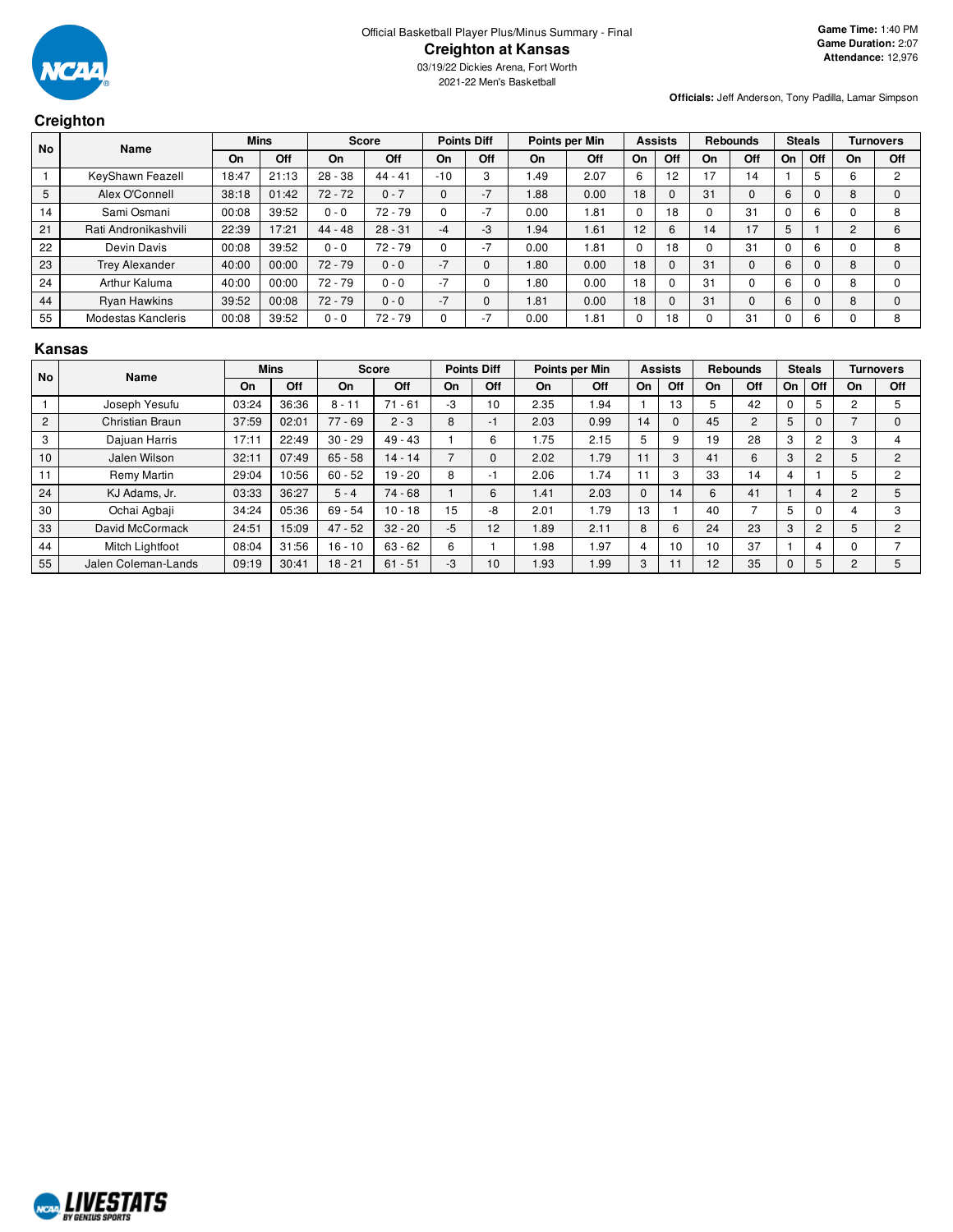

**Officials:** Jeff Anderson, Tony Padilla, Lamar Simpson

# Players => 1, 2, 4, 5, 10, 11, 13, 14, 15, 21, 22, 23, 24, 44, 55FG Types=>AllResults=>All **Creighton**



**Blow Up Chart**



| <b>Creighton</b>   | M/A   | %  | <b>Creighton</b>           | M/A      | %   |
|--------------------|-------|----|----------------------------|----------|-----|
| <b>Field Goals</b> | 21/59 | 36 | <b>Points in the Paint</b> | 14(7/25) | 28  |
| 2 Points           | 9/31  | 29 | <b>Fast Break Points</b>   | 10(6/6)  | 100 |
| 3 Points           | 12/28 | 43 | Second Chance Points       | 8(4/7)   | 57  |
| <b>Free Throws</b> | 18/21 | 86 | <b>Effective FG%</b>       | 46       |     |

N - Player Number

**O** Made

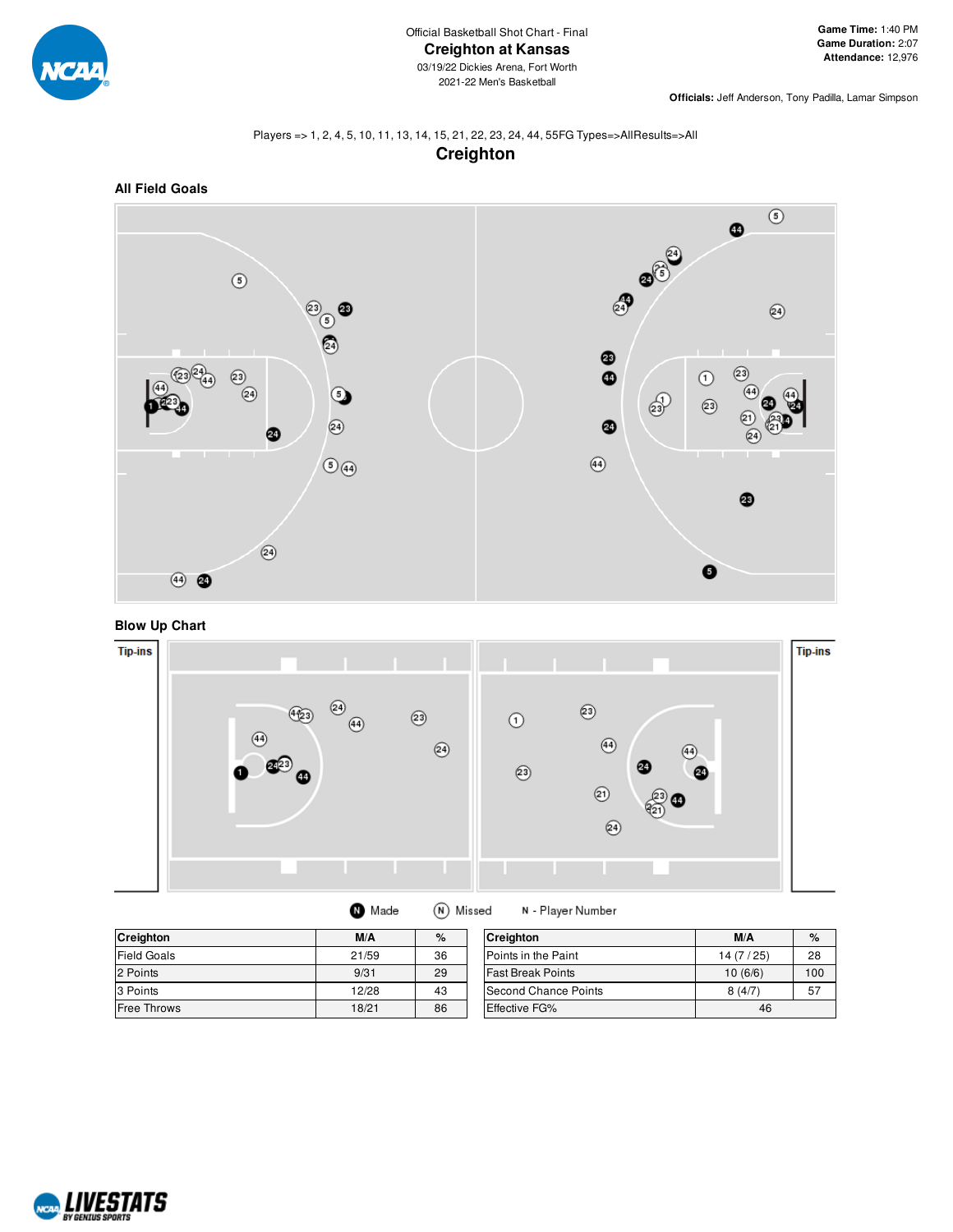

**Officials:** Jeff Anderson, Tony Padilla, Lamar Simpson

#### Players => 0, 1, 2, 3, 5, 10, 11, 12, 13, 15, 20, 21, 24, 30, 31, 33, 44, 55FG Types=>AllResults=>All

**Kansas**







| <b>O</b> Made | (N) Missed | N - Player Number |
|---------------|------------|-------------------|
|---------------|------------|-------------------|

| Kansas             | M/A   | %  | Kansas                      | M/A        | $\%$ |
|--------------------|-------|----|-----------------------------|------------|------|
| <b>Field Goals</b> | 27/66 | 41 | Points in the Paint         | 32(16/32)  | 50   |
| 2 Points           | 21/50 | 42 | <b>Fast Break Points</b>    | 19(9/9)    | 100  |
| 3 Points           | 6/16  | 38 | <b>Second Chance Points</b> | 16 (12/17) |      |
| <b>Free Throws</b> | 19/20 | 95 | <b>Effective FG%</b>        | 45         |      |

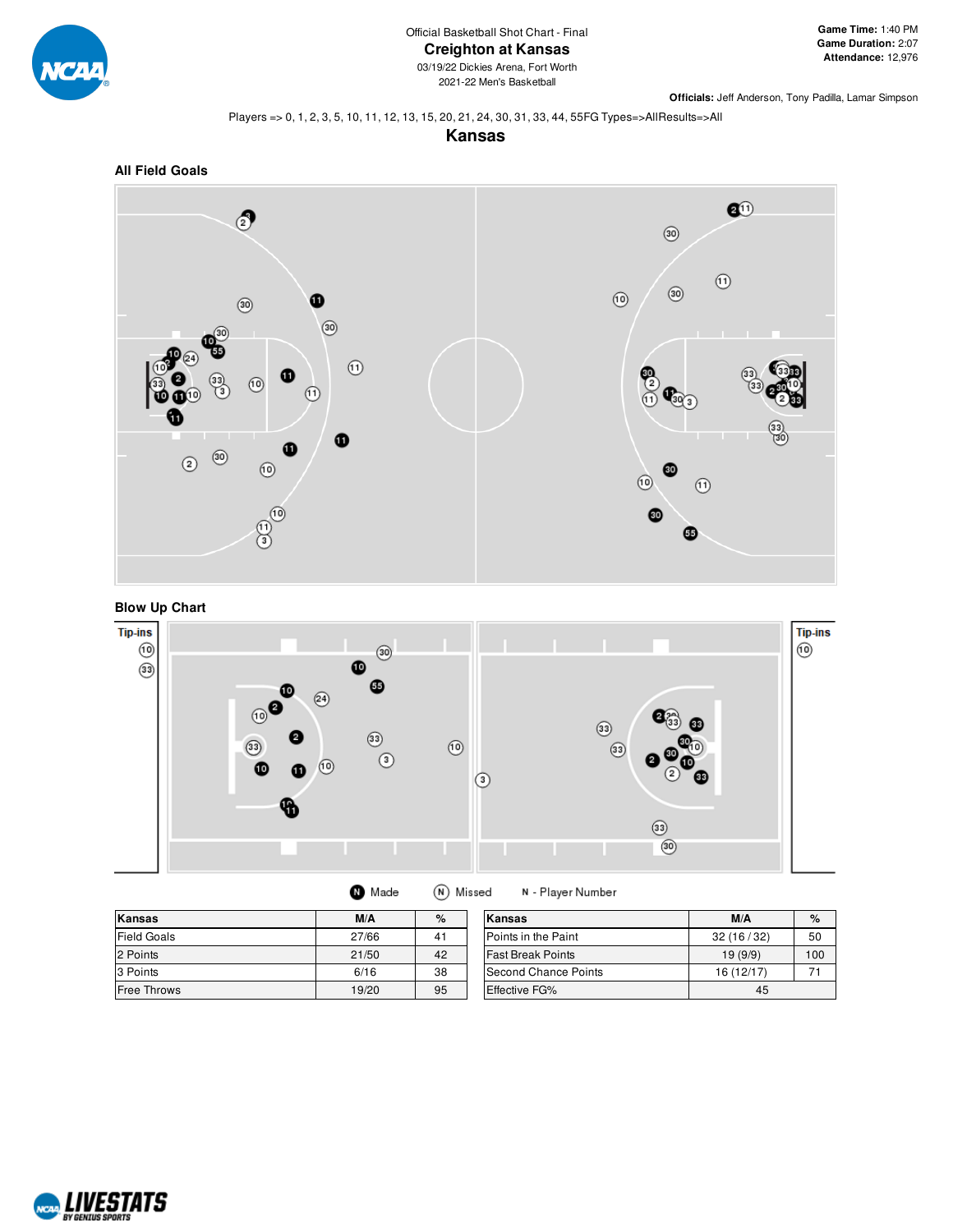

#### Official Basketball Rotations Summary - Final **Creighton at Kansas**

#### **Creighton**

**Officials:** Jeff Anderson, Tony Padilla, Lamar Simpson

| Lineup                                                                              | Quarter<br>On  | Time<br>On | Quarter<br>Off | Time<br>Off | Time on<br>Court | Score     | <b>Score</b><br><b>Diff</b> | <b>Reb Stil Tov Ass</b> |                |          |                | <b>PPP</b> |
|-------------------------------------------------------------------------------------|----------------|------------|----------------|-------------|------------------|-----------|-----------------------------|-------------------------|----------------|----------|----------------|------------|
| 1- Feazell K/5- O'Connell A/23- Alexander T/24- Kaluma A/44- Hawkins<br>R/          |                | 20:00      |                | 18:07       | 01:53            | $3 - 1$   | 2                           | $\overline{2}$          | $\Omega$       |          |                | 1.0000     |
| 5- O'Connell A/21- Andronikashvili R/23- Alexander T/24- Kaluma A/44-<br>Hawkins R/ |                | 18:07      |                | 14:13       | 03:54            | $10-8$    | $\overline{2}$              | $\overline{2}$          |                |          | 3              | 1.4286     |
| 1- Feazell K/5- O'Connell A/23- Alexander T/24- Kaluma A/44- Hawkins<br>R/          |                | 14:13      |                | 12:24       | 01:49            | $3 - 5$   | $-2$                        | $\overline{2}$          | $\mathbf 0$    |          | $\mathbf 0$    | 1.0000     |
| 1- Feazell K/21- Andronikashvili R/23- Alexander T/24- Kaluma A/44-<br>Hawkins R/   |                | 12:24      |                | 10:50       | 01:34            | $0 - 7$   | $-7$                        | $\mathbf 0$             | $\Omega$       | $\Omega$ | $\mathbf 0$    | 0.0000     |
| 1- Feazell K/5- O'Connell A/23- Alexander T/24- Kaluma A/44- Hawkins<br>R/          |                | 10:50      |                | 08:39       | 02:11            | $4 - 3$   |                             | $\overline{2}$          | $\Omega$       | $\Omega$ |                | 1.0309     |
| 5- O'Connell A/21- Andronikashvili R/23- Alexander T/24- Kaluma A/44-<br>Hawkins R/ |                | 08:39      | $\overline{2}$ | 17:52       | 10:47            | 22-21     |                             | $\overline{7}$          | $\overline{4}$ |          | 6              | 1.0659     |
| 1- Feazell K/5-O'Connell A/23- Alexander T/24- Kaluma A/44- Hawkins<br>R/           | $\overline{2}$ | 17:52      | $\overline{2}$ | 16:05       | 01:47            | $1 - 4$   | -3                          |                         | $\Omega$       | $\Omega$ | $\mathbf 0$    | 0.2907     |
| 5- O'Connell A/21- Andronikashvili R/23- Alexander T/24- Kaluma A/44-<br>Hawkins R/ | 2              | 16:05      | $\overline{2}$ | 09:41       | 06:24            | $12 - 12$ | $\Omega$                    | 5                       | $\mathbf 0$    | $\Omega$ | 3              | .2448      |
| 1- Feazell K/5- O'Connell A/23- Alexander T/24- Kaluma A/44- Hawkins<br>R/          | 2              | 09:41      | 2              | 00:07       | 09:33            | $17 - 18$ | $-1$                        | 10                      |                | 4        | $\overline{4}$ | 1.0216     |
| 14- Osmani S/22- Davis D/23- Alexander T/24- Kaluma A/55- Kancleris<br>M/           | 2              | 00:07      | $\overline{2}$ | 00:00       | 00:08            | $0 - 0$   | 0                           | 0                       | $\Omega$       | 0        | $\mathbf 0$    | 0.0000     |

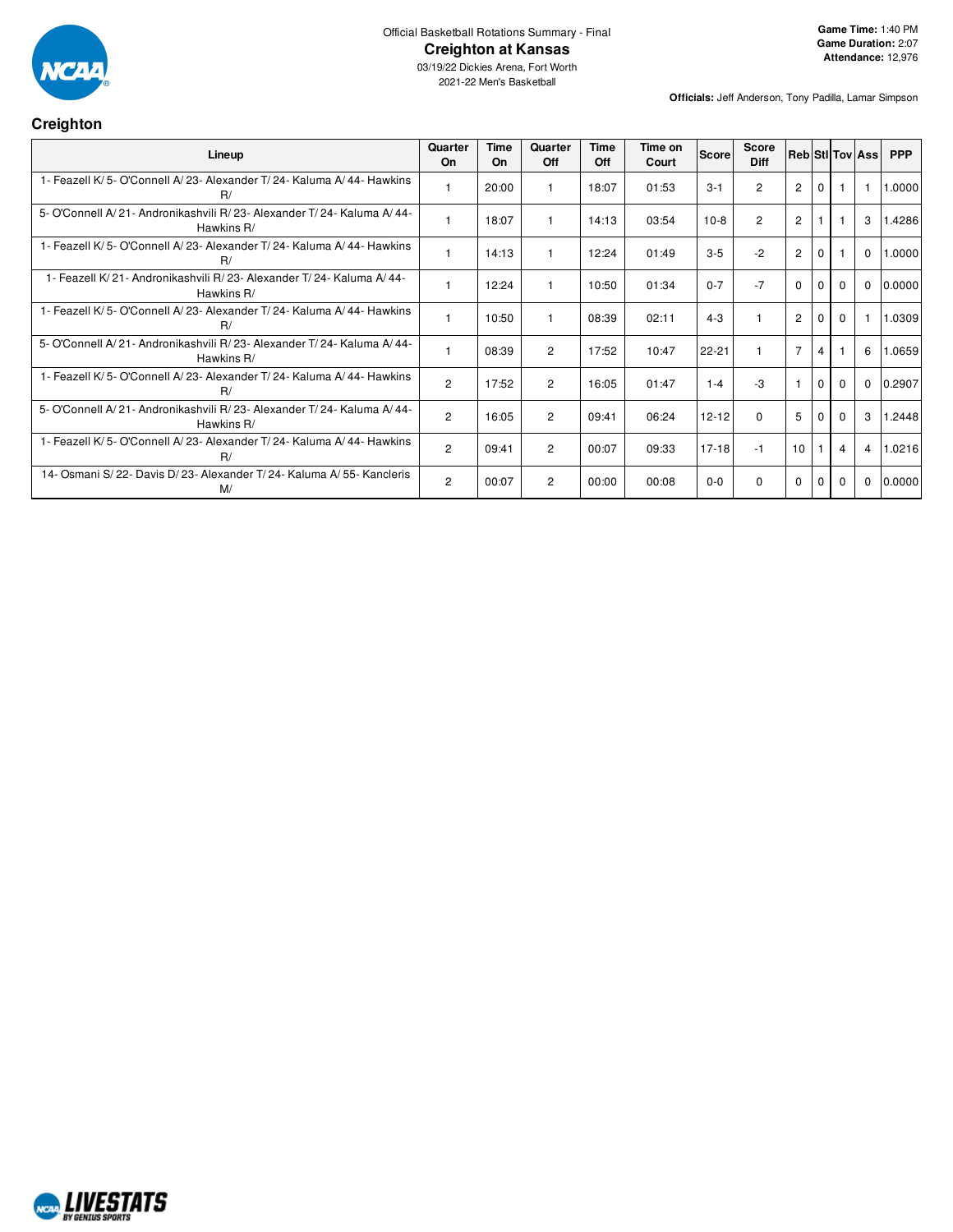

2021-22 Men's Basketball

**Kansas**

| Lineup                                                                               | Quarter<br><b>On</b>  | Time<br>On. | Quarter<br>Off | Time<br>Off | Time on<br>Court | <b>Score</b> | <b>Score</b><br><b>Diff</b> |                |              |                | <b>Reb</b> StI Tov Ass | <b>PPP</b> |
|--------------------------------------------------------------------------------------|-----------------------|-------------|----------------|-------------|------------------|--------------|-----------------------------|----------------|--------------|----------------|------------------------|------------|
| 2- Braun C/3- Harris D/10- Wilson J/30- Agbaii O/33- McCormack D/                    |                       | 20:00       | 1              | 14:13       | 05:47            | $9 - 13$     | $-4$                        | 6              |              |                | 2                      | 1.0274     |
| 2- Braun C/ 10- Wilson J/ 11- Martin R/ 30- Agbaji O/ 44- Lightfoot M/               | $\mathbf{1}$          | 14:13       | $\mathbf{1}$   | 09:11       | 05:02            | $14-5$       | 9                           | 6              |              | $\Omega$       | $\overline{4}$         | 1.4000     |
| 1- Yesufu J/2- Braun C/10- Wilson J/11- Martin R/33- McCormack D/                    | $\mathbf{1}$          | 09:11       | 1              | 05:47       | 03:24            | $8 - 11$     | $-3$                        | 5              | $\mathbf{0}$ | $\overline{2}$ |                        | 1.1628     |
| 3- Harris D/ 10- Wilson J/ 11- Martin R/ 30- Agbaii O/ 44- Lightfoot M/              | 1                     | 05:47       | 1              | 03:46       | 02:01            | $2 - 3$      | $-1$                        | $\mathbf{2}$   | $\Omega$     | $\Omega$       | $\Omega$               | 0.6667     |
| 2- Braun C/3- Harris D/11- Martin R/24- Adams, Jr. K/30- Agbaji O/                   | $\mathbf{1}$          | 03:46       | $\mathbf{1}$   | 02:22       | 01:24            | $2 - 0$      | $\overline{2}$              | $\mathbf{1}$   | $\mathbf{1}$ | $\Omega$       | $\Omega$               | 1.0000     |
| 2- Braun C/11- Martin R/24- Adams, Jr. K/30- Agbaji O/55- Coleman-<br>Lands $J/$     | 1                     | 02:22       | 1              | 01:52       | 00:30            | $0 - 1$      | $-1$                        | $\overline{2}$ | 0            |                | $\mathbf 0$            | 0.0000     |
| 2- Braun C/ 10- Wilson J/ 11- Martin R/ 24- Adams, Jr. K/ 55- Coleman-<br>Lands $J/$ | $\mathbf{1}$          | 01:52       | $\mathbf{1}$   | 00:41       | 01:11            | $2 - 3$      | $-1$                        | $\overline{2}$ | $\Omega$     |                | $\Omega$               | 0.6667     |
| 2- Braun C/ 10- Wilson J/ 11- Martin R/ 30- Agbaji O/ 55- Coleman-Lands<br>J/        | $\mathbf{1}$          | 00:41       | 1              | 00:28       | 00:13            | $1 - 2$      | $-1$                        | $\mathbf 0$    | $\mathbf 0$  | $\Omega$       | $\mathbf 0$            | 2.2727     |
| 2- Braun C/10- Wilson J/11- Martin R/24- Adams, Jr. K/30- Agbaji O/                  | 1                     | 00:28       | $\mathbf{1}$   | 00:28       | 00:00            | $1 - 0$      | 1.                          | $\mathbf 0$    | $\mathbf 0$  | $\Omega$       | $\Omega$               | 2.2727     |
| 2- Braun C/3- Harris D/10- Wilson J/24- Adams, Jr. K/30- Agbaji O/                   | $\mathbf{1}$          | 00:28       | $\overline{2}$ | 20:00       | 00:28            | $0 - 0$      | $\Omega$                    | $\mathbf{1}$   | $\Omega$     | $\Omega$       | $\Omega$               | 0.0000     |
| 2- Braun C/3- Harris D/10- Wilson J/30- Agbaii O/33- McCormack D/                    | $\overline{2}$        | 20:00       | $\overline{2}$ | 16:20       | 03:40            | $10-5$       | 5                           | 5              | $\mathbf{0}$ |                |                        | 1.4535     |
| 2- Braun C/3- Harris D/10- Wilson J/30- Agbaji O/44- Lightfoot M/                    | $\mathbf{2}^{\prime}$ | 16:20       | $\overline{2}$ | 15:19       | 01:01            | $0 - 2$      | $-2$                        | $\mathbf{2}$   | $\Omega$     | $\Omega$       | $\Omega$               | 0.0000     |
| 2- Braun C/ 10- Wilson J/ 11- Martin R/ 30- Agbaji O/ 33- McCormack D/               | $\overline{2}$        | 15:19       | $\overline{2}$ | 14:03       | 01:16            | $2 - 1$      | $\mathbf{1}$                | $\overline{2}$ | $\mathbf 0$  | $\Omega$       | $\Omega$               | 2.0000     |
| 2- Braun C/10- Wilson J/11- Martin R/33- McCormack D/55- Coleman-<br>Lands $J/$      | $\overline{2}$        | 14:03       | $\overline{c}$ | 13:02       | 01:01            | $0 - 4$      | $-4$                        | $\mathbf 0$    | 0            | 0              | $\mathbf 0$            | 0.0000     |
| 2- Braun C/ 11- Martin R/ 30- Agbaji O/ 33- McCormack D/ 55- Coleman-<br>Lands $J/$  | $\overline{2}$        | 13:02       | $\overline{2}$ | 10:15       | 02:47            | $7 - 5$      | $\overline{2}$              | $\overline{2}$ | $\Omega$     | $\Omega$       | -1                     | 1.3158     |
| 2- Braun C/10- Wilson J/11- Martin R/30- Agbaji O/55- Coleman-Lands                  | $\overline{2}$        | 10:15       | $\overline{c}$ | 07:13       | 03:02            | $8 - 4$      | $\overline{4}$              | 6              | $\mathbf 0$  | $\mathbf 0$    | $\overline{c}$         | 1.6393     |
| 2- Braun C/ 11- Martin R/ 30- Agbaji O/ 33- McCormack D/ 55- Coleman-<br>Lands J/    | $\mathbf{2}^{\prime}$ | 07:13       | $\overline{c}$ | 06:38       | 00:35            | $0 - 2$      | $-2$                        | $\Omega$       | $\Omega$     | $\Omega$       | $\Omega$               | 0.0000     |
| 2- Braun C/3- Harris D/11- Martin R/30- Agbaii O/33- McCormack D/                    | $\overline{c}$        | 06:38       | $\overline{2}$ | 04:05       | 02:33            | $5-6$        | $-1$                        | $\mathbf{1}$   | 1            |                | $\overline{c}$         | 1.2500     |
| 2- Braun C/ 10- Wilson J/ 11- Martin R/ 30- Agbaji O/ 33- McCormack D/               | $\overline{2}$        | 04:05       | $\overline{2}$ | 00:17       | 03:48            | $6-5$        | $\mathbf{1}$                | 3              |              | $\mathbf 0$    |                        | 1.0204     |
| 2- Braun C/3- Harris D/10- Wilson J/11- Martin R/30- Agbaji O/                       | $\overline{2}$        | 00:17       | $\overline{2}$ | 00:00       | 00:17            | $2 - 0$      | $\overline{c}$              | $\mathbf{1}$   | $\mathbf 0$  | $\Omega$       | $\Omega$               | 6.2500     |

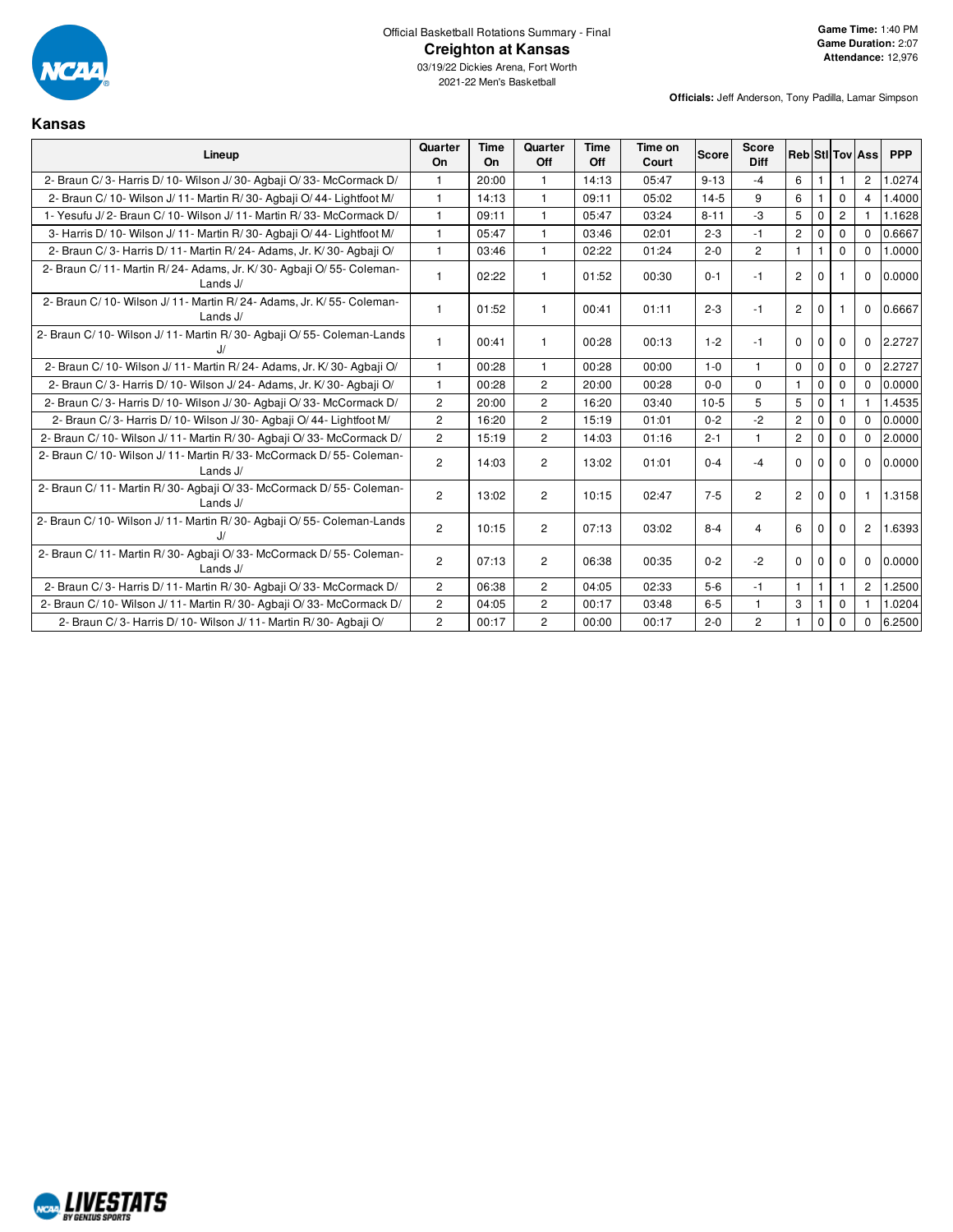

Official Basketball Line Up Analysis - Final **Creighton at Kansas**

03/19/22 Dickies Arena, Fort Worth 2021-22 Men's Basketball

**Officials:** Jeff Anderson, Tony Padilla, Lamar Simpson

# **Creighton**

| Lineup                                                                               | Time          | Score   | <b>Score Diff</b> | Pts/Min   Reb   Stl   Tov   Ass |     |  | <b>PPP</b> |
|--------------------------------------------------------------------------------------|---------------|---------|-------------------|---------------------------------|-----|--|------------|
| 5- O'Connell A/ 21- Andronikashvili R/ 23- Alexander T/ 24- Kaluma A/ 44- Hawkins R/ | $21:05$ 44-41 |         |                   | 2.0870                          | 14  |  | .1803      |
| 1- Feazell K/ 5- O'Connell A/ 23- Alexander T/ 24- Kaluma A/ 44- Hawkins R/          | 17:13 28-31   |         |                   | .6263                           | - 7 |  | 0.9346     |
| 1- Feazell K/ 21- Andronikashvili R/ 23- Alexander T/ 24- Kaluma A/ 44- Hawkins R/   | 01:34         | $0 - 7$ |                   | 0.0000                          |     |  | 0.0000     |
| 14- Osmani S/22- Davis D/23- Alexander T/24- Kaluma A/55- Kancleris M/               | 00:08         | $0 - 0$ |                   | 0.0000                          |     |  | 0.0000     |